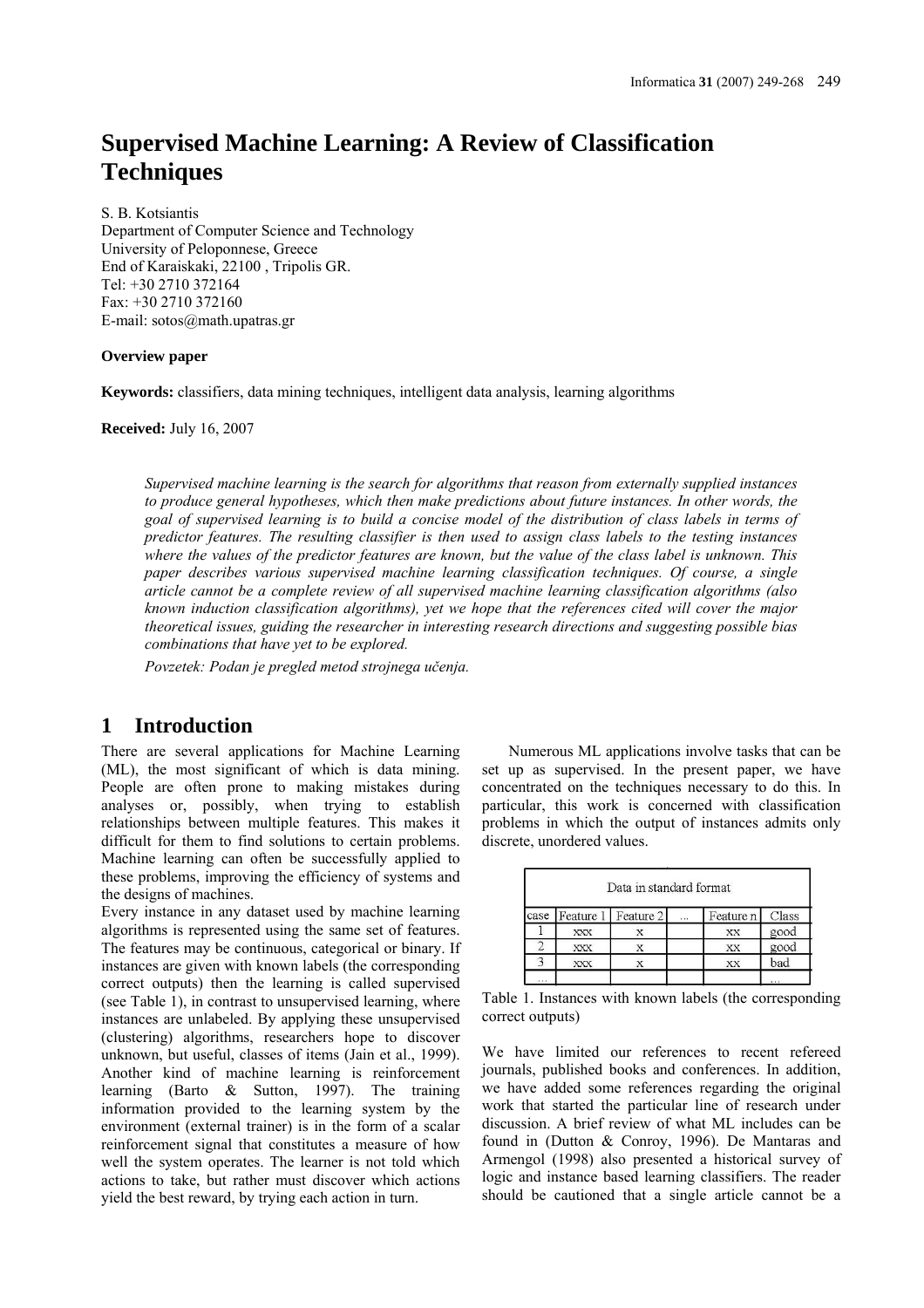comprehensive review of all classification learning algorithms. Instead, our goal has been to provide a representative sample of existing lines of research in each learning technique. In each of our listed areas, there are many other papers that more comprehensively detail relevant work.

Our next section covers wide-ranging issues of supervised machine learning such as data pre-processing and feature selection. Logical/Symbolic techniques are described in section 3, whereas perceptron-based techniques are analyzed in section 4. Statistical techniques for ML are covered in section 5. Section 6 deals with instance based learners, while Section 7 deals with the newest supervised ML technique—Support Vector Machines (SVMs). In section 8, some general directions are given about classifier selection. Finally, the last section concludes this work.

# **2 General issues of supervised learning algorithms**

Inductive machine learning is the process of learning a set of rules from instances (examples in a training set), or more generally speaking, creating a classifier that can be used to generalize from new instances. The process of applying supervised ML to a real-world problem is described in Figure 1.



Figure 1. The process of supervised ML

The first step is collecting the dataset. If a requisite expert is available, then s/he could suggest which fields (attributes, features) are the most informative. If not, then the simplest method is that of "brute-force," which means measuring everything available in the hope that the right (informative, relevant) features can be isolated. However, a dataset collected by the "brute-force" method is not directly suitable for induction. It contains in most cases noise and missing feature values, and therefore requires significant pre-processing (Zhang et al., 2002).

The second step is the data preparation and data preprocessiong. Depending on the circumstances, researchers have a number of methods to choose from to handle missing data (Batista & Monard, 2003). Hodge & Austin (2004) have recently introduced a survey of contemporary techniques for outlier (noise) detection. These researchers have identified the techniques' advantages and disadvantages. Instance selection is not only used to handle noise but to cope with the infeasibility of learning from very large datasets. Instance selection in these datasets is an optimization problem that attempts to maintain the mining quality while minimizing the sample size (Liu and Motoda, 2001). It reduces data and enables a data mining algorithm to function and work effectively with very large datasets. There is a variety of procedures for sampling instances from a large dataset (Reinartz, 2002).

Feature subset selection is the process of identifying and removing as many irrelevant and redundant features as possible (Yu & Liu, 2004). This reduces the dimensionality of the data and enables data mining algorithms to operate faster and more effectively. The fact that many features depend on one another often unduly influences the accuracy of supervised ML classification models. This problem can be addressed by constructing new features from the basic feature set (Markovitch & Rosenstein, 2002). This technique is called feature construction/transformation. These newly generated features may lead to the creation of more concise and accurate classifiers. In addition, the discovery of meaningful features contributes to better comprehensibility of the produced classifier, and a better understanding of the learned concept.

### **2.1 Algorithm selection**

The choice of which specific learning algorithm we should use is a critical step. Once preliminary testing is judged to be satisfactory, the classifier (mapping from unlabeled instances to classes) is available for routine use. The classifier's evaluation is most often based on prediction accuracy (the percentage of correct prediction divided by the total number of predictions). There are at least three techniques which are used to calculate a classifier's accuracy. One technique is to split the training set by using two-thirds for training and the other third for estimating performance. In another technique, known as cross-validation, the training set is divided into mutually exclusive and equal-sized subsets and for each subset the classifier is trained on the union of all the other subsets. The average of the error rate of each subset is therefore an estimate of the error rate of the classifier. Leave-one-out validation is a special case of cross validation. All test subsets consist of a single instance. This type of validation is, of course, more expensive computationally, but useful when the most accurate estimate of a classifier's error rate is required.

If the error rate evaluation is unsatisfactory, we must return to a previous stage of the supervised ML process (as detailed in Figure 1). A variety of factors must be examined: perhaps relevant features for the problem are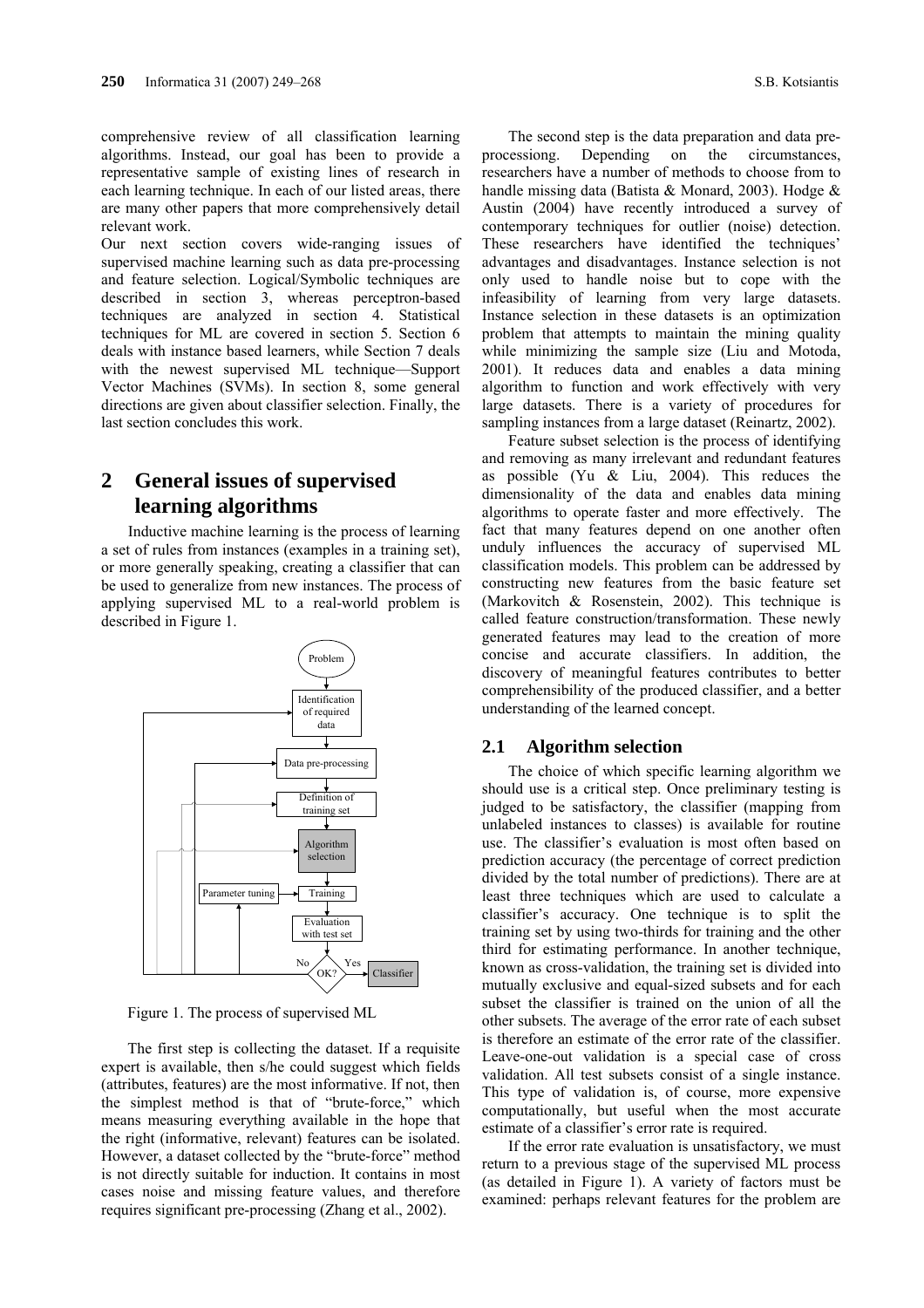not being used, a larger training set is needed, the dimensionality of the problem is too high, the selected algorithm is inappropriate or parameter tuning is needed. Another problem could be that the dataset is imbalanced (Japkowicz & Stephen, 2002).

A common method for comparing supervised ML algorithms is to perform statistical comparisons of the accuracies of trained classifiers on specific datasets. If we have sufficient supply of data, we can sample a number of training sets of size N, run the two learning algorithms on each of them, and estimate the difference in accuracy for each pair of classifiers on a large test set. The average of these differences is an estimate of the expected difference in generalization error across all possible training sets of size N, and their variance is an estimate of the variance of the classifier in the total set. Our next step is to perform paired t-test to check the null hypothesis that the mean difference between the classifiers is zero. This test can produce two types of errors. Type I error is the probability that the test rejects the null hypothesis incorrectly (i.e. it finds a "significant" difference although there is none). Type II error is the probability that the null hypothesis is not rejected, when there actually is a difference. The test's Type I error will be close to the chosen significance level.

In practice, however, we often have only one dataset of size N and all estimates must be obtained from this sole dataset. Different training sets are obtained by subsampling, and the instances not sampled for training are used for testing. Unfortunately this violates the independence assumption necessary for proper significance testing. The consequence of this is that Type I errors exceed the significance level. This is problematic because it is important for the researcher to be able to control Type I errors and know the probability of incorrectly rejecting the null hypothesis. Several heuristic versions of the t-test have been developed to alleviate this problem (Dietterich, 1998), (Nadeau and Bengio, 2003).

Ideally, we would like the test's outcome to be independent of the particular partitioning resulting from the randomization process, because this would make it much easier to replicate experimental results published in the literature. However, in practice there is always certain sensitivity to the partitioning used. To measure replicability we need to repeat the same test several times on the same data with different random partitionings usually ten repetitions— and count how often the outcome is the same (Bouckaert, 2003).

Supervised classification is one of the tasks most frequently carried out by so-called Intelligent Systems. Thus, a large number of techniques have been developed based on Artificial Intelligence (Logical/Symbolic techniques), Perceptron-based techniques and Statistics (Bayesian Networks, Instance-based techniques). In next sections, we will focus on the most important supervised machine learning techniques, starting with logical/symbolic algorithms.

# **3 Logic based algorithms**

In this section we will concentrate on two groups of logical (symbolic) learning methods: decision trees and rule-based classifiers.

#### **3.1 Decision trees**

Murthy (1998) provided an overview of work in decision trees and a sample of their usefulness to newcomers as well as practitioners in the field of machine learning. Thus, in this work, apart from a brief description of decision trees, we will refer to some more recent works than those in Murthy's article as well as few very important articles that were published earlier. Decision trees are trees that classify instances by sorting them based on feature values. Each node in a decision tree represents a feature in an instance to be classified, and each branch represents a value that the node can assume. Instances are classified starting at the root node and sorted based on their feature values. Figure 2 is an example of a decision tree for the training set of Table 2.



Figure 2. A decision tree

| at 1                  | at2 | at3            | at4 | Class |  |  |
|-----------------------|-----|----------------|-----|-------|--|--|
| a1                    | a2  | a <sub>3</sub> | a4  | Yes   |  |  |
| a1                    | a2  | a3             | b4  | Yes   |  |  |
| a1                    | b2  | a3             | a4  | Yes   |  |  |
| a1                    | b2  | b3             | b4  | No    |  |  |
| a1                    | c2  | a3             | a4  | Yes   |  |  |
| a1                    | c2  | a3             | b4  | No    |  |  |
| b1                    | b2  | b3             | b4  | No    |  |  |
| c1                    | b2  | b3             | b4  | No    |  |  |
| Table 2. Training Set |     |                |     |       |  |  |

Using the decision tree depicted in Figure 2 as an

example, the instance  $\langle \text{at1} = \text{a1}, \text{at2} = \text{b2}, \text{at3} = \text{a3}, \text{at4} =$ b4〉 would sort to the nodes: at1, at2, and finally at3, which would classify the instance as being positive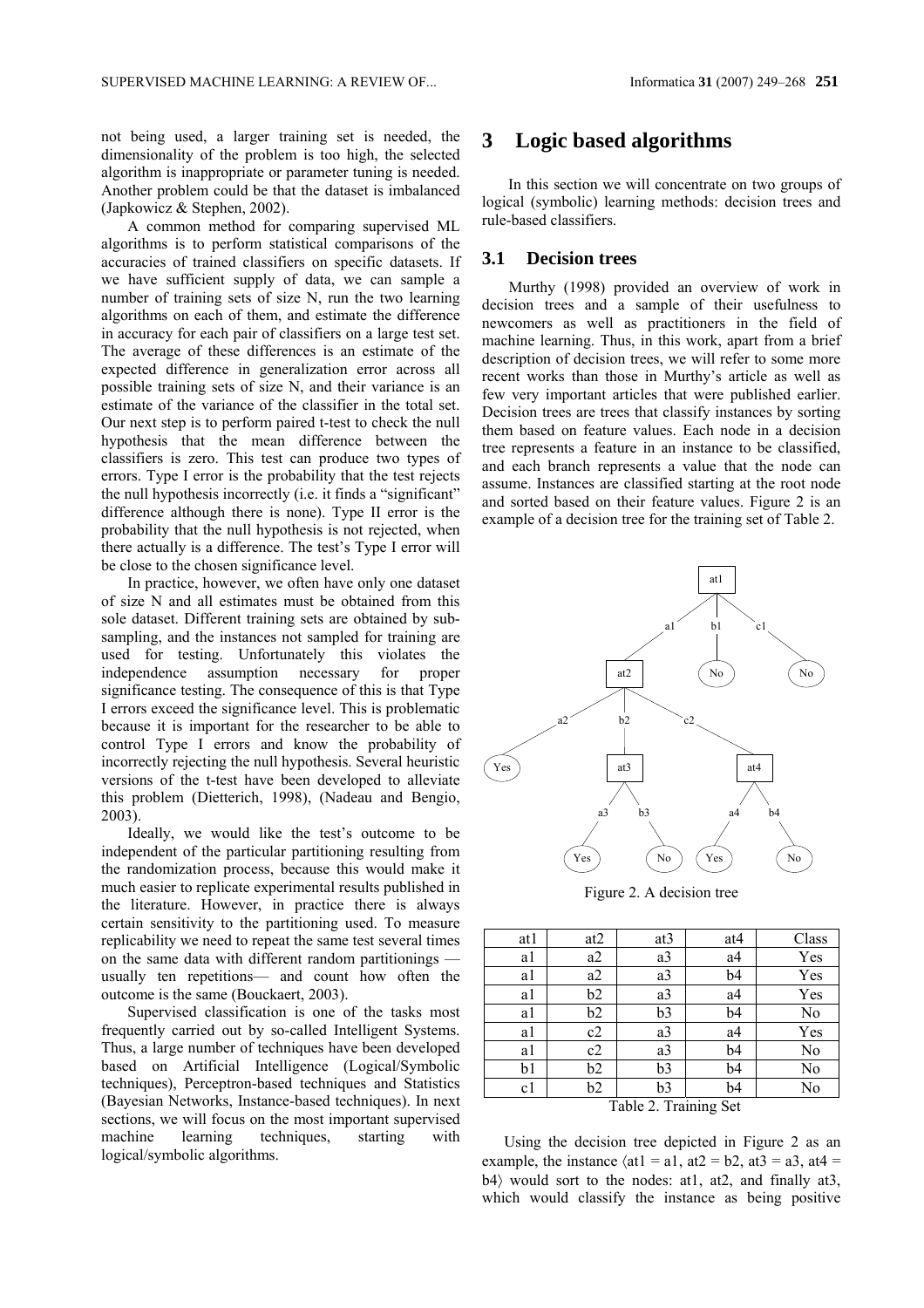(represented by the values "Yes"). The problem of constructing optimal binary decision trees is an NPcomplete problem and thus theoreticians have searched for efficient *heuristics* for constructing near-optimal decision trees.

The feature that best divides the training data would be the root node of the tree. There are numerous methods for finding the feature that best divides the training data such as information gain (Hunt et al., 1966) and gini index (Breiman et al., 1984). While myopic measures estimate each attribute independently, ReliefF algorithm (Kononenko, 1994) estimates them in the context of other attributes. However, a majority of studies have concluded that there is no single best method (Murthy, 1998). Comparison of individual methods may still be important when deciding which metric should be used in a particular dataset. The same procedure is then repeated on each partition of the divided data, creating sub-trees until the training data is divided into subsets of the same class.

Figure 3 presents a general pseudo-code for building decision trees.

| Check for base cases                 |      |  |  |  |  |
|--------------------------------------|------|--|--|--|--|
| For each attribute a                 |      |  |  |  |  |
| Find the feature that                | best |  |  |  |  |
| divides the training data such       |      |  |  |  |  |
| as information gain from             |      |  |  |  |  |
| splitting on a                       |      |  |  |  |  |
| Let a best be the attribute with the |      |  |  |  |  |
| highest normalized information gain  |      |  |  |  |  |
| Create a decision node node that     |      |  |  |  |  |
| splits on a best                     |      |  |  |  |  |
| Recurse on the sub-lists obtained by |      |  |  |  |  |
| splitting on a best and add those    |      |  |  |  |  |
| nodes as children of node            |      |  |  |  |  |

Figure 3. Pseudo-code for building a decision tree

A decision tree, or any learned hypothesis *h*, is said to overfit training data if another hypothesis *h*′ exists that has a larger error than *h* when tested on the training data, but a smaller error than *h* when tested on the entire dataset. There are two common approaches that decision tree induction algorithms can use to avoid overfitting training data: i) Stop the training algorithm before it reaches a point at which it perfectly fits the training data, ii) Prune the induced decision tree. If the two trees employ the same kind of tests and have the same prediction accuracy, the one with fewer leaves is usually preferred. Breslow & Aha (1997) survey methods of tree simplification to improve their comprehensibility.

The most straightforward way of tackling overfitting is to pre-prune the decision tree by not allowing it to grow to its full size. Establishing a non-trivial termination criterion such as a threshold test for the feature quality metric can do that. Decision tree classifiers usually employ post-pruning techniques that evaluate the performance of decision trees, as they are pruned by using a validation set. Any node can be removed and assigned the most common class of the training instances that are sorted to it. A comparative study of well-known pruning methods is presented in (Elomaa, 1999). Elomaa (1999) concluded that there is no single best pruning method. More details, about not only postprocessing but also about preprocessing of decision tree algorithms can be fould in (Bruha, 2000).

Even though the divide-and-conquer algorithm is quick, efficiency can become important in tasks with hundreds of thousands of instances. The most timeconsuming aspect is sorting the instances on a numeric feature to find the best threshold *t*. This can be expedited if possible thresholds for a numeric feature are determined just once, effectively converting the feature to discrete intervals, or if the threshold is determined from a subset of the instances. Elomaa & Rousu (1999) stated that the use of binary discretization with C4.5 needs about the half training time of using C4.5 multisplitting. In addition, according to their experiments, multi-splitting of numerical features does not carry any advantage in prediction accuracy over binary splitting.

Decision trees are usually univariate since they use splits based on a single feature at each internal node. Most decision tree algorithms cannot perform well with problems that require diagonal partitioning. The division of the instance space is orthogonal to the axis of one variable and parallel to all other axes. Therefore, the resulting regions after partitioning are all hyperrectangles. However, there are a few methods that construct multivariate trees. One example is Zheng's (1998), who improved the classification accuracy of the decision trees by constructing new binary features with logical operators such as conjunction, negation, and disjunction. In addition, Zheng (2000) created at-least *M*of-*N* features. For a given instance, the value of an atleast *M*-of-*N* representation is true if at least *M* of its conditions is true of the instance, otherwise it is false. Gama and Brazdil (1999) combined a decision tree with a linear discriminant for constructing multivariate decision trees. In this model, new features are computed as linear combinations of the previous ones.

Decision trees can be significantly more complex representation for some concepts due to the replication problem. A solution is using an algorithm to implement complex features at nodes in order to avoid replication. Markovitch and Rosenstein (2002) presented the FICUS construction algorithm, which receives the standard input of supervised learning as well as a feature representation specification, and uses them to produce a set of generated features. While FICUS is similar in some aspects to other feature construction algorithms, its main strength is its generality and flexibility. FICUS was designed to perform feature generation given any feature representation specification complying with its general purpose grammar.

The most well-know algorithm in the literature for building decision trees is the C4.5 (Quinlan, 1993). C4.5 is an extension of Quinlan's earlier ID3 algorithm (Quinlan, 1979). One of the latest studies that compare decision trees and other learning algorithms has been done by (Tjen-Sien Lim et al. 2000). The study shows that C4.5 has a very good combination of error rate and speed. In 2001, Ruggieri presented an analytic evaluation of the runtime behavior of the C4.5 algorithm, which highlighted some efficiency improvements. Based on this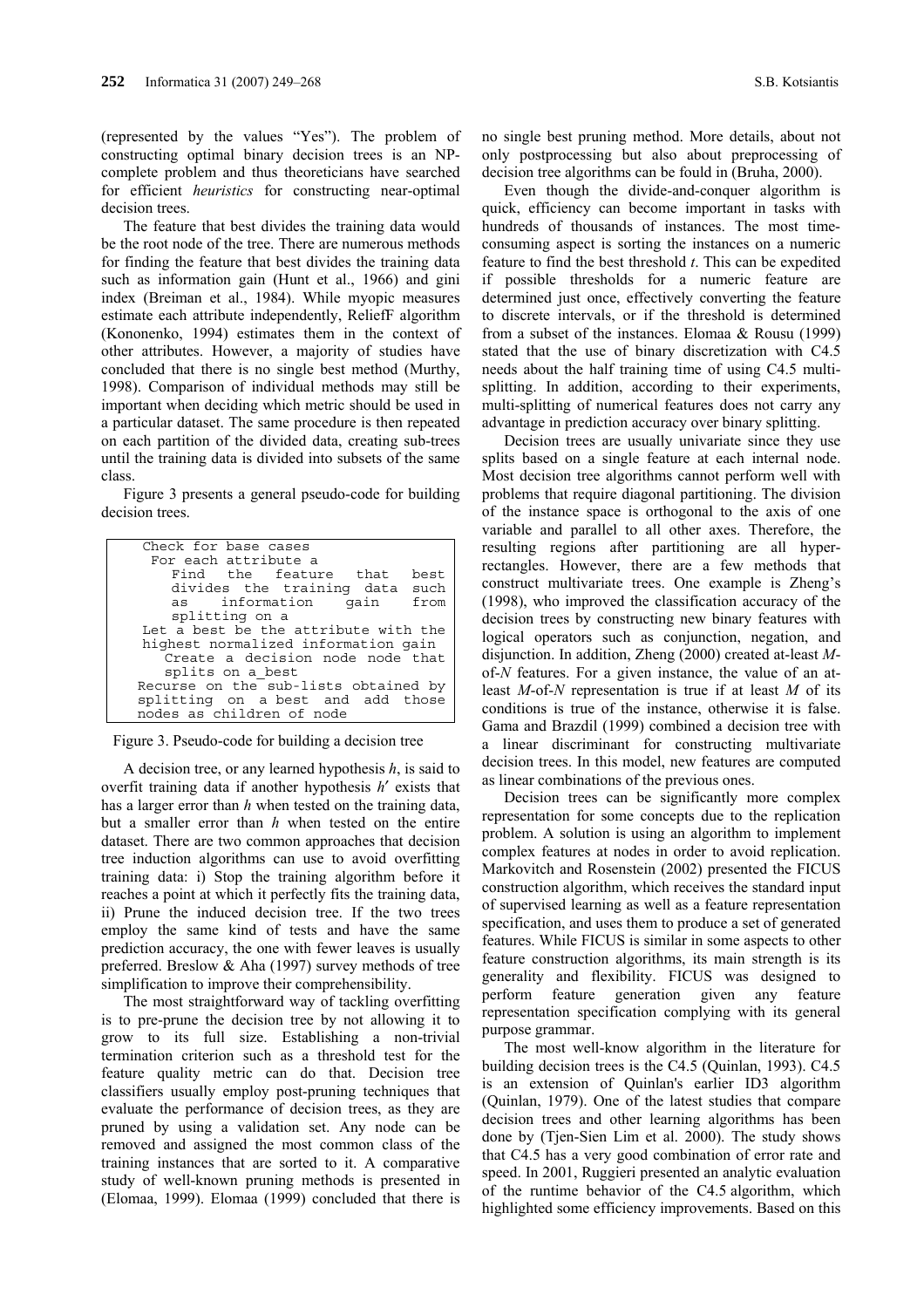analytic evaluation, he implemented a more efficient version of the algorithm, called EC4.5. He argued that his implementation computed the same decision trees as C4.5 with a performance gain of up to five times.

C4.5 assumes that the training data fits in memory, thus, Gehrke et al. (2000) proposed Rainforest, a framework for developing fast and scalable algorithms to construct decision trees that gracefully adapt to the amount of main memory available. It is clear that in most decision tree algorithms; a substantial effort is "wasted" in the building phase on growing portions of the tree that are subsequently pruned in the pruning phase. Rastogi & Shim (2000) proposed PUBLIC, an improved decision tree classifier that integrates the second "pruning" phase with the initial "building" phase. In PUBLIC, a node is not expanded during the building phase, if it is determined that the node will be pruned during the subsequent pruning phase.

Olcay and Onur (2007) show how to parallelize C4.5 algorithm in three ways: (i) feature based, (ii) node based (iii) data based manner. Baik and Bala (2004) presented preliminary work on an agent-based approach for the distributed learning of decision trees.

To sum up, one of the most useful characteristics of decision trees is their comprehensibility. People can easily understand why a decision tree classifies an instance as belonging to a specific class. Since a decision tree constitutes a hierarchy of tests, an unknown feature value during classification is usually dealt with by passing the example down all branches of the node where the unknown feature value was detected, and each branch outputs a class distribution. The output is a combination of the different class distributions that sum to 1. The assumption made in the decision trees is that instances belonging to different classes have different values in at least one of their features. Decision trees tend to perform better when dealing with discrete/categorical features.

#### **3.2 Learning set of rules**

Decision trees can be translated into a set of rules by creating a separate rule for each path from the root to a leaf in the tree (Quinlan, 1993). However, rules can also be directly induced from training data using a variety of rule-based algorithms. Furnkranz (1999) provided an excellent overview of existing work in rule-based methods.

Classification rules represent each class by disjunctive normal form (DNF). A k-DNF expression is of the form:  $(X_1 \wedge X_2 \wedge \ldots \wedge X_n) \vee (X_{n+1} \wedge X_{n+2} \wedge \ldots X_{2n}) \vee \ldots \vee$  $(X_{(k-1)n+1} \wedge X_{(k-1)n+2} \wedge \ldots \wedge X_{kn}),$  where *k* is the number of disjunctions, *n* is the number of conjunctions in each disjunction, and  $X_n$  is defined over the alphabet  $X_1, X_2, \ldots$ ,  $X_i \cup \neg X_1$ ,  $\neg X_2$ , …, $\neg X_i$ . The goal is to construct the smallest rule-set that is consistent with the training data. A large number of learned rules is usually a sign that the learning algorithm is attempting to "remember" the training set, instead of discovering the assumptions that govern it. A separate-and-conquer algorithm (covering algorithms) search for a rule that explains a part of its training instances, separates these instances and recursively conquers the remaining instances by learning more rules, until no instances remain. In Figure 4, a general pseudo-code for rule learners is presented.

The difference between heuristics for rule learning and heuristics for decision trees is that the latter evaluate the average quality of a number of disjointed sets (one for each value of the feature that is tested), while rule learners only evaluate the quality of the set of instances that is covered by the candidate rule. More advanced rule learners differ from this simple pseudo-code mostly by adding additional mechanisms to prevent over-fitting of the training data, for instance by stopping the specialization process with the use of a quality measure or by generalizing overly specialized rules in a separate pruning phase (Furnkranz, 1997).

| On presentation of training examples    |  |  |  |  |
|-----------------------------------------|--|--|--|--|
| training examples:                      |  |  |  |  |
| 1. Initialise rule set to a default     |  |  |  |  |
| (usually empty, or a rule assigning all |  |  |  |  |
| objects to the most common class).      |  |  |  |  |
| 2. Initialise examples to either all    |  |  |  |  |
| available examples or all examples not  |  |  |  |  |
| correctly handled by rule set.          |  |  |  |  |
| 3. Repeat                               |  |  |  |  |
| (a) Find best, the best rule with       |  |  |  |  |
| respect to examples.                    |  |  |  |  |
| (b) If such a rule can be found         |  |  |  |  |
| i. Add best to rule set.                |  |  |  |  |
| ii. Set examples to all                 |  |  |  |  |
| not handled<br>examples                 |  |  |  |  |
| correctly by rule set.                  |  |  |  |  |
| until no rule best can be found         |  |  |  |  |
| (for instance, because<br>no            |  |  |  |  |
| examples remain).                       |  |  |  |  |

Figure 4. Pseudocode for rule learners

It is therefore important for a rule induction system to generate decision rules that have high predictability or reliability. These properties are commonly measured by a function called rule quality. A rule quality measure is needed in both the rule induction and classification processes such as J-measure (Smyth and Goodman, 1990). In rule induction, a rule quality measure can be used as a criterion in the rule specification and/or generalization process. In classification, a rule quality value can be associated with each rule to resolve conflicts when multiple rules are satisfied by the example to be classified. An and Cercone (2000) surveyed a number of statistical and empirical rule quality measures. Furnkranz and Flach (2005) provided an analysis of the behavior of separate-and-conquer or covering rule learning algorithms by visualizing their evaluation metrics. When using unordered rule sets, conflicts can arise between the rules, i.e., two or more rules cover the same example but predict different classes. Lindgren (2004) has recently given a survey of methods used to solve this type of conflict.

RIPPER is a well-known rule-based algorithm (Cohen, 1995). It forms rules through a process of repeated *growing* and *pruning*. During the growing phase the rules are made more restrictive in order to fit the training data as closely as possible. During the pruning phase, the rules are made less restrictive in order to avoid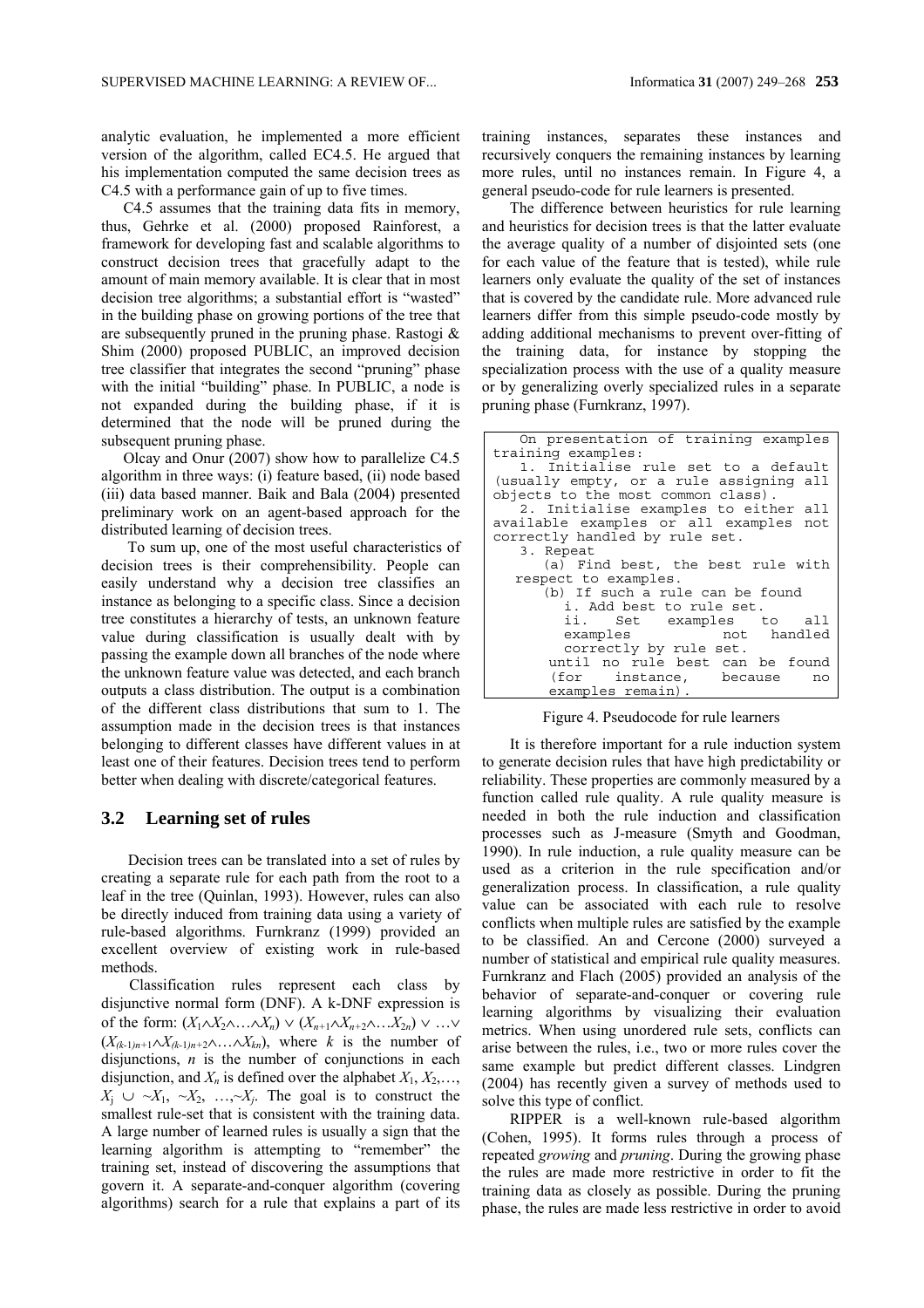overfitting, which can cause poor performance on unseen instances. RIPPER handles multiple classes by ordering them from least to most prevalent and then treating each in order as a distinct two-class problem. Other fundamental learning classifiers based on decision rules include the AQ family (Michalski and Chilausky, 1980) and CN2 (Clark and Niblett, 1989). Bonarini (2000) gave an overview of fuzzy rule-based classifiers. Fuzzy logic tries to improve classification and decision support systems by allowing the use of overlapping class definitions.

Furnkranz (2001) investigated the use of round robin binarization (or pairwise classification) as a technique for handling multi-class problems with separate and conquer rule learning algorithms. The round robin binarization transforms a c-class problem into  $c(c-1)/2$  two-class problems  $\langle i, j \rangle$ , one for each set of classes  $\{i, j\}$ ,  $i = 1 \dots c$ -1,  $j = i+1$  ...c. The binary classifier for problem  $\langle i, j \rangle$  is trained with examples of classes i and j, whereas examples of classes  $k \neq i,j$  are ignored for this problem. A crucial point, of course, is determining how to decode the predictions of the pairwise classifiers for a final prediction. Furnkranz (2001) implemented a simple voting technique: when classifying a new example, each of the learned base classifiers determines to which of its two classes the example is more likely to belong to. The winner is assigned a point, and in the end, the algorithm predicts the class that has accumulated the most points. His experimental results show that, in comparison to conventional, ordered or unordered binarization, the round robin approach may yield significant gains in accuracy without risking a poor performance.

There are numerous other rule-based learning algorithms. Furnkranz (1999) referred to most of them. The PART algorithm infers rules by repeatedly generating partial decision trees, thus combining the two major paradigms for rule generation − creating rules from decision trees and the separate-and-conquer rulelearning technique. Once a partial tree has been build, a single rule is extracted from it and for this reason the PART algorithm avoids postprocessing (Frank and Witten, 1998).

For the task of learning binary problems, rules are more comprehensible than decision trees because typical rule-based approaches learn a set of rules for only the positive class. On the other hand, if definitions for multiple classes are to be learned, the rule-based learner must be run separately for each class separately. For each individual class a separate rule set is obtained and these sets may be inconsistent (a particular instance might be assigned multiple classes) or incomplete (no class might be assigned to a particular instance). These problems can be solved with decision lists (the rules in a rule set are supposed to be ordered, a rule is only applicable when none of the preceding rules are applicable) but with the decision tree approach, they simply do not occur. Moreover, the divide and conquer approach (used by decision trees) is usually more efficient than the separate and conquer approach (used by rule-based algorithms). Separate-and-conquer algorithms look at one class at a time, and try to produce rules that uniquely identify the class. They do this independent of all the other classes in the training set. For this reason, for small datasets, it may be better to use a divide-and-conquer algorithm that considers the entire set at once.

To sum up, the most useful characteristic of rulebased classifiers is their comprehensibility. In addition, even though some rule-based classifiers can deal with numerical features, some experts propose these features should be discretized before induction, so as to reduce training time and increase classification accuracy (An and Cercone, 1999). Classification accuracy of rule learning algorithms can be improved by combining features (such as in decision trees) using the background knowledge of the user (Flach and Lavrac, 2000) or automatic feature construction algorithms (Markovitch and Rosenstein, 2002).

# **4 Perceptron-based techniques**

Other well-known algorithms are based on the notion of perceptron (Rosenblatt, 1962).

### **4.1 Single layered perceptrons**

A single layered perceptron can be briefly described as follows:

If  $x_1$  through  $x_n$  are input feature values and  $w_1$ through  $w_n$  are connection weights/prediction vector (typically real numbers in the interval [-1, 1]), then perceptron computes the sum of weighted inputs:  $\sum x_i w_i$  and output goes through an adjustable threshold: *i*

if the sum is above threshold, output is 1; else it is 0.

The most common way that the perceptron algorithm is used for learning from a batch of training instances is to run the algorithm repeatedly through the training set until it finds a prediction vector which is correct on all of the training set. This prediction rule is then used for predicting the labels on the test set.

WINNOW (Littlestone & Warmuth, 1994) is based on the perceptron idea and updates its weights as follows. If prediction value  $y = 0$  and actual value  $y = 1$ , then the weights are too low; so, for each feature such that  $x_i=1$ ,  $w_i = w_i \alpha$ , where  $\alpha$  is a number greater than 1, called the *promotion parameter.* If prediction value *y΄*= 1 and actual value  $y=0$ , then the weights were too high; so, for each feature  $x_i = 1$ , it decreases the corresponding weight by setting *wi*=*wi*·β, where 0<β<1, called the *demotion parameter.* Generally, WINNOW is an example of an *exponential update algorithm*. The weights of the relevant features grow exponentially but the weights of the irrelevant features shrink exponentially. For this reason, it was experimentally proved (Blum, 1997) that WINNOW can adapt rapidly to changes in the target function (concept drift). A target function (such as user preferences) is not static in time. In order to enable, for example, a decision tree algorithm to respond to changes, it is necessary to decide which old training instances could be deleted. A number of algorithms similar to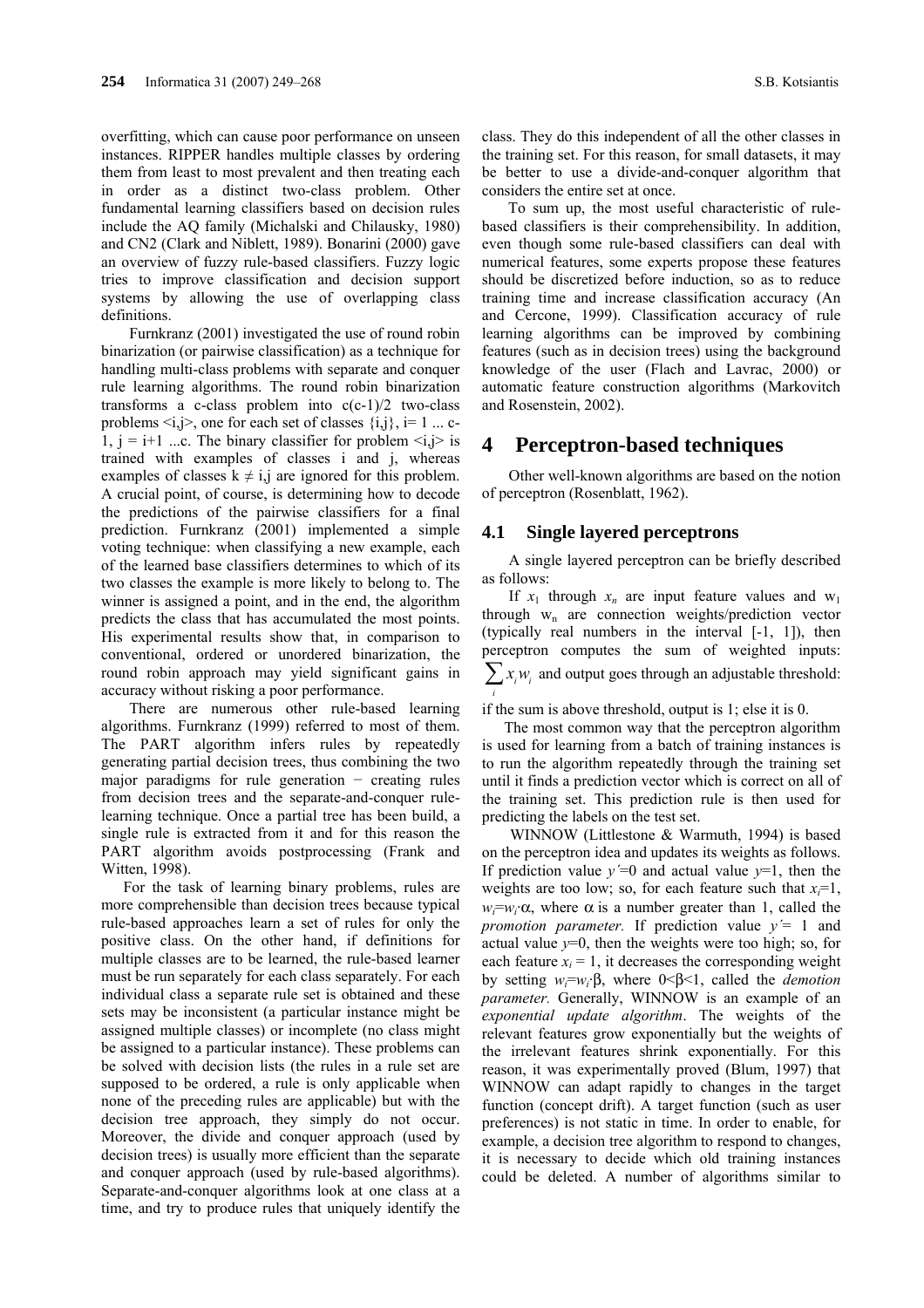WINNOW have been developed, such as those by Auer & Warmuth (1998).

Freund & Schapire (1999) created a newer algorithm, called *voted-perceptron*, which stores more information during training and then uses this elaborate information to generate better predictions about the test data. The information it maintains during training is the list of *all* prediction vectors that were generated after each and every mistake. For each such vector, it counts the number of iterations it "survives" until the next mistake is made; Freund  $&$  Schapire refer to this count as the "weight" of the prediction vector. To calculate a prediction the algorithm computes the binary prediction of each one of the prediction vectors and combines all these predictions by means of a weighted majority vote. The weights used are the survival times described above.

To sum up, we have discussed perceptron-like linear algorithms with emphasis on their superior time complexity when dealing with irrelevant features. This can be a considerable advantage when there are many features, but only a few relevant ones. Generally, all perceptron-like linear algorithms are *anytime online algorithms* that can produce a useful answer regardless of how long they run (Kivinen, 2002). The longer they run, the better the result they produce. Finally, perceptron-like methods are binary, and therefore in the case of multiclass problem one must reduce the problem to a set of multiple binary classification problems.

#### **4.2 Multilayered perceptrons**

Perceptrons can only classify linearly separable sets of instances. If a straight line or plane can be drawn to seperate the input instances into their correct categories, input instances are linearly separable and the perceptron will find the solution. If the instances are not linearly separable learning will never reach a point where all instances are classified properly. Multilayered Perceptrons (Artificial Neural Networks) have been created to try to solve this problem (Rumelhart et al., 1986). Zhang (2000) provided an overview of existing work in Artificial Neural Networks (ANNs). Thus, in this study, apart from a brief description of the ANNs we will mainly refer to some more recent articles. A multi-layer neural network consists of large number of units (neurons) joined together in a pattern of connections (Figure 5). Units in a net are usually segregated into three classes: input units, which receive information to be processed; output units, where the results of the processing are found; and units in between known as hidden units. Feed-forward ANNs (Figure 5) allow signals to travel one way only, from input to output.



Figure 5. Feed-forward ANN

First, the network is trained on a set of paired data to determine input-output mapping. The weights of the connections between neurons are then fixed and the network is used to determine the classifications of a new set of data.

During classification the signal at the input units propagates all the way through the net to determine the activation values at all the output units. Each input unit has an activation value that represents some feature external to the net. Then, every input unit sends its activation value to each of the hidden units to which it is connected. Each of these hidden units calculates its own activation value and this signal are then passed on to output units. The activation value for each receiving unit is calculated according to a simple activation function. The function sums together the contributions of all sending units, where the contribution of a unit is defined as the weight of the connection between the sending and receiving units multiplied by the sending unit's activation value. This sum is usually then further modified, for example, by adjusting the activation sum to a value between 0 and 1 and/or by setting the activation value to zero unless a threshold level for that sum is reached.

Generally, properly determining the size of the hidden layer is a problem, because an underestimate of the number of neurons can lead to poor approximation and generalization capabilities, while excessive nodes can result in overfitting and eventually make the search for the global optimum more difficult. An excellent argument regarding this topic can be found in (Camargo & Yoneyama, 2001). Kon & Plaskota (2000) also studied the minimum amount of neurons and the number of instances necessary to program a given task into feedforward neural networks.

ANN depends upon three fundamental aspects, input and activation functions of the unit, network architecture and the weight of each input connection. Given that the first two aspects are fixed, the behavior of the ANN is defined by the current values of the weights. The weights of the net to be trained are initially set to random values, and then instances of the training set are repeatedly exposed to the net. The values for the input of an instance are placed on the input units and the output of the net is compared with the desired output for this instance. Then, all the weights in the net are adjusted slightly in the direction that would bring the output values of the net closer to the values for the desired output. There are several algorithms with which a network can be trained (Neocleous & Schizas, 2002). However, the most well-known and widely used learning algorithm to estimate the values of the weights is the Back Propagation (BP) algorithm. Generally, BP algorithm includes the following six steps:

- 1. Present a training sample to the neural network.
- 2. Compare the network's output to the desired output from that sample. Calculate the error in each output neuron.
- 3. For each neuron, calculate what the output should have been, and a scaling factor, how much lower or higher the output must be adjusted to match the desired output. This is the local error.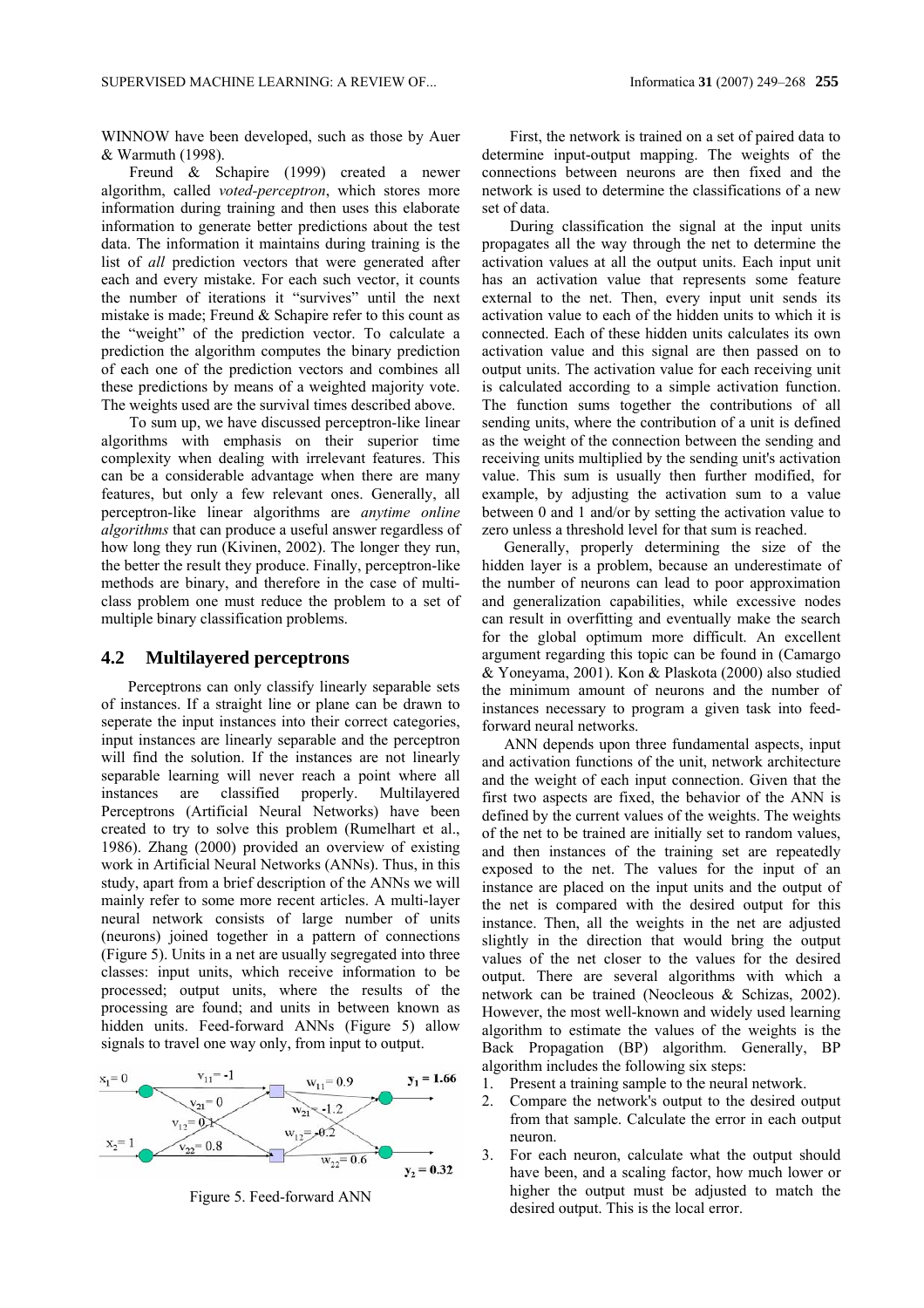- 4. Adjust the weights of each neuron to lower the local error.
- 5. Assign "blame" for the local error to neurons at the previous level, giving greater responsibility to neurons connected by stronger weights.
- 6. Repeat the steps above on the neurons at the previous level, using each one's "blame" as its error. With more details, the general rule for updating

weights is:  $\Delta W_{ji} = \eta \delta_j O_i$  where:

- $\eta$  is a positive number (called learning rate), which determines the step size in the gradient descent search. A large value enables back propagation to move faster to the target weight configuration but it also increases the chance of its never reaching this target.
- $O_i$  is the output computed by neuron  $i$
- $\delta_i = O_i(1 O_i)(T_i O_i)$  for the output neurons, where  $T_j$  the wanted output for the neuron *j* and
- $\delta_j = O_j(1 O_j) \sum \delta_k W_{kj}$  $\delta_j = O_j(1 - O_j) \sum_k \delta_k W_{kj}$  for the internal

(hidden) neurons

The back propagation algorithm will have to perform a number of weight modifications before it reaches a good weight configuration. For *n* training instances and *W* weights, each repetition/epoch in the learning process takes  $O(nW)$  time; but in the worst case, the number of epochs can be exponential to the number of inputs. For this reason, neural nets use a number of different *stopping rules* to control when training ends. The four most common stopping rules are: i) Stop after a specified number of epochs, ii) Stop when an error measure reaches a threshold, iii) Stop when the error measure has seen no improvement over a certain number of epochs, iv) Stop when the error measure on some of the data that has been sampled from the training data (hold-out set, validation set) is more than a certain amount than the error measure on the training set (overfitting).

Feed-forward neural networks are usually trained by the original back propagation algorithm or by some variant. Their greatest problem is that they are too slow for most applications. One of the approaches to speed up the training rate is to estimate optimal initial weights (Yam & Chow, 2001). Another method for training multilayered feedforward ANNs is Weight-elimination algorithm that automatically derives the appropriate topology and therefore avoids also the problems with overfitting (Weigend et al., 1991). Genetic algorithms have been used to train the weights of neural networks (Siddique and Tokhi, 2001) and to find the architecture of neural networks (Yen and Lu, 2000). There are also Bayesian methods in existence which attempt to train neural networks. Vivarelli & Williams (2001) compare two Bayesian methods for training neural networks. A number of other techniques have emerged recently which attempt to improve ANNs training algorithms by changing the architecture of the networks as training proceeds. These techniques include *pruning* useless nodes or weights (Castellano et al. 1997), and *constructive algorithms,* where extra nodes are added as required (Parekh et al. 2000).

### **4.3 Radial Basis Function (RBF) networks**

ANN learning can be achieved, among others, through i) synaptic weight modification, ii) network structure modifications (creating or deleting neurons or synaptic connections), iii) use of suitable attractors or other suitable stable state points, iv) appropriate choice of activation functions. Since back-propagation training is a gradient descending process, it may get stuck in local minima in this weight-space. It is because of this possibility that neural network models are characterized by high variance and unsteadiness.

Radial Basis Function (RBF) networks have been also widely applied in many science and engineering fields (Robert and Howlett, 2001). An RBF network is a three-layer feedback network, in which each hidden unit implements a radial activation function and each output unit implements a weighted sum of hidden units outputs. Its training procedure is usually divided into two stages. First, the centers and widths of the hidden layer are determined by clustering algorithms. Second, the weights connecting the hidden layer with the output layer are determined by Singular Value Decomposition (SVD) or Least Mean Squared (LMS) algorithms. The problem of selecting the appropriate number of basis functions remains a critical issue for RBF networks. The number of basis functions controls the complexity and the generalization ability of RBF networks. RBF networks with too few basis functions cannot fit the training data adequately due to limited flexibility. On the other hand, those with too many basis functions yield poor generalization abilities since they are too flexible and erroneously fit the noise in the training data.

Even though multilayer neural networks and decision trees are two very different techniques for the purpose of classification, some researchers (Eklund & Hoang, 2002), (Tjen-Sien Lim et al. 2000) have performed some empirical comparative studies. Some of the general conclusions drawn in that work are:

- i) neural networks are usually more able to easily provide incremental learning than decision trees (Saad, 1998), even though there are some algorithms for incremental learning of decision trees such as (Utgoff et al, 1997) and (McSherry, 1999). Incremental decision tree induction techniques result in frequent tree restructuring when the amount of training data is small, with the tree structure maturing as the data pool becomes larger.
- ii) training time for a neural network is usually much longer than training time for decision trees.
- iii) neural networks usually perform as well as decision trees, but seldom better.

To sum up, ANNs have been applied to many realworld problems but still, their most striking disadvantage is their lack of ability to reason about their output in a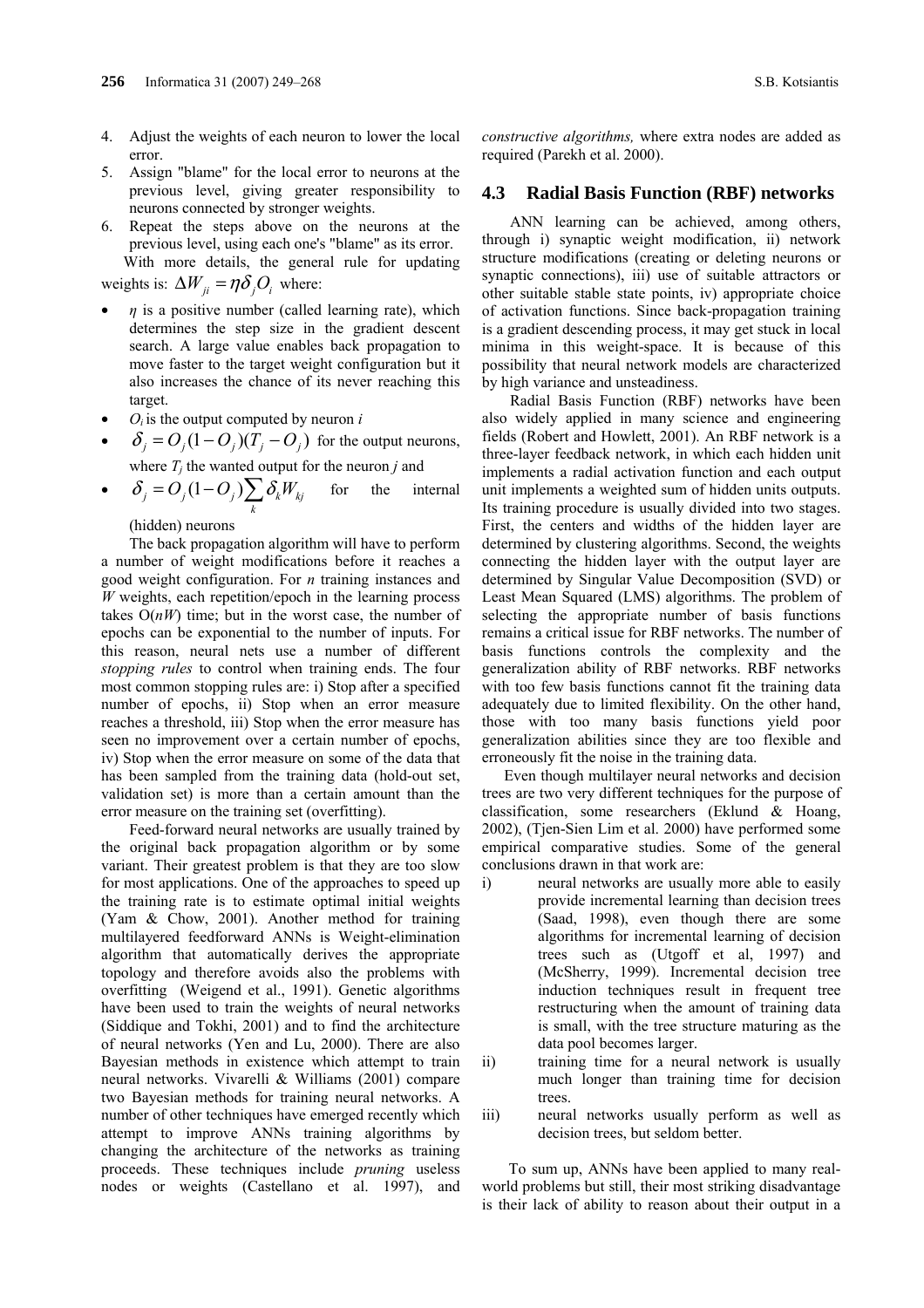way that can be effectively communicated. For this reason many researchers have tried to address the issue of improving the comprehensibility of neural networks, where the most attractive solution is to extract symbolic rules from trained neural networks. Setiono and Leow (2000) divided the activation values of relevant hidden units into two subintervals and then found the set of relevant connections of those relevant units to construct rules. More references can be found in (Zhou, 2004), an excellent survey. However, it is also worth mentioning that Roy (2000) identified the conflict between the idea of rule extraction and traditional connectionism. In detail, the idea of rule extraction from a neural network involves certain procedures, specifically the reading of parameters from a network, which is not allowed by the traditional connectionist framework that these neural networks are based on.

### **5 Statistical learning algorithms**

Conversely to ANNs, statistical approaches are characterized by having an explicit underlying probability model, which provides a probability that an instance belongs in each class, rather than simply a classification. Linear discriminant analysis (LDA) and the related Fisher's linear discriminant are simple methods used in statistics and machine learning to find the linear combination of features which best separate two or more classes of object (Friedman, 1989). LDA works when the measurements made on each observation are continuous quantities. When dealing with categorical variables, the equivalent technique is Discriminant Correspondence Analysis (Mika et al., 1999).

Maximum entropy is another general technique for estimating probability distributions from data. The overriding principle in maximum entropy is that when nothing is known, the distribution should be as uniform as possible, that is, have maximal entropy. Labeled training data is used to derive a set of constraints for the model that characterize the class-specific expectations for the distribution. Csiszar (1996) provides a good tutorial introduction to maximum entropy techniques.

Bayesian networks are the most well known representative of statistical learning algorithms. A comprehensive book on Bayesian networks is Jensen's (1996). Thus, in this study, apart from our brief description of Bayesian networks, we mainly refer to more recent works.

#### **5.1.1 Naive Bayes classifiers**

Naive Bayesian networks (NB) are very simple Bayesian networks which are composed of directed acyclic graphs with only one parent (representing the unobserved node) and several children (corresponding to observed nodes) with a strong assumption of independence among child nodes in the context of their parent (Good, 1950).Thus, the independence model (Naive Bayes) is based on estimating (Nilsson, 1965):

$$
R = \frac{P(i|X)}{P(j|X)} = \frac{P(i)P(X|i)}{P(j)P(X|j)} = \frac{P(i)\prod P(X_i|i)}{P(j)\prod P(X_i|j)}
$$

Comparing these two probabilities, the larger probability indicates that the class label value that is more likely to be the actual label (if *R*>1: predict *i* else predict *j*). Cestnik et al (1987) first used the Naive Bayes in ML community. Since the Bayes classification algorithm uses a product operation to compute the probabilities  $P(X, i)$ , it is especially prone to being unduly impacted by probabilities of 0. This can be avoided by using Laplace estimator or m-esimate, by adding one to all numerators and adding the number of added ones to the denominator (Cestnik, 1990).

The assumption of independence among child nodes is clearly almost always wrong and for this reason naive Bayes classifiers are usually less accurate that other more sophisticated learning algorithms (such ANNs). However, Domingos & Pazzani (1997) performed a large-scale comparison of the naive Bayes classifier with state-of-the-art algorithms for decision tree induction, instance-based learning, and rule induction on standard benchmark datasets, and found it to be sometimes superior to the other learning schemes, even on datasets with substantial feature dependencies.

The basic independent Bayes model has been modified in various ways in attempts to improve its performance. Attempts to overcome the independence assumption are mainly based on adding extra edges to include some of the dependencies between the features, for example (Friedman et al. 1997). In this case, the network has the limitation that each feature can be related to only one other feature. Semi-naive Bayesian classifier is another important attempt to avoid the independence assumption. (Kononenko, 1991), in which attributes are partitioned into groups and it is assumed that  $x_i$  is conditionally independent of  $x_i$  if and only if they are in different groups.

The major advantage of the naive Bayes classifier is its short computational time for training. In addition, since the model has the form of a product, it can be converted into a sum through the use of logarithms - with significant consequent computational advantages. If a feature is numerical, the usual procedure is to discretize it during data pre-processing (Yang & Webb, 2003), although a researcher can use the normal distribution to calculate probabilities (Bouckaert, 2004).

#### **5.2 Bayesian Networks**

A Bayesian Network (BN) is a graphical model for probability relationships among a set of variables (features) (see Figure 6). The Bayesian network structure *S* is a directed acyclic graph (DAG) and the nodes in *S*  are in one-to-one correspondence with the features *X*. The arcs represent casual influences among the features while the *lack* of possible arcs in *S* encodes conditional independencies. Moreover, a feature (node) is conditionally independent from its non-descendants given its parents  $(X_1$  is conditionally independent from  $X_2$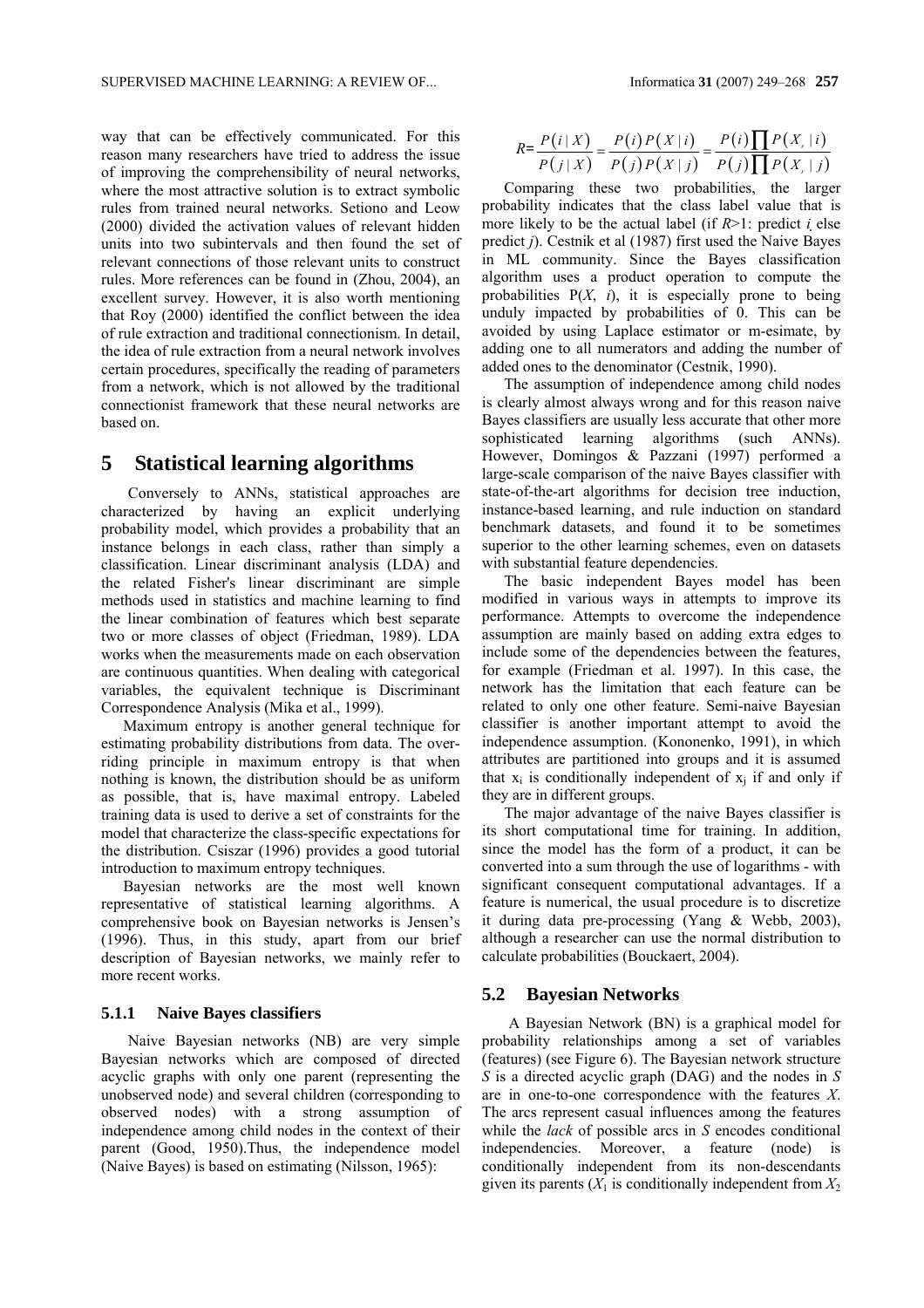given  $X_3$  if  $P(X_1|X_2, X_3) = P(X_1|X_3)$  for all possible values of  $X_1, X_2, X_3$ .



Figure 6. The structure of a Bayes Network

Typically, the task of learning a Bayesian network can be divided into two subtasks: initially, the learning of the DAG structure of the network, and then the determination of its parameters. Probabilistic parameters are encoded into a set of tables, one for each variable, in the form of local conditional distributions of a variable given its parents. Given the independences encoded into the network, the joint distribution can be reconstructed by simply multiplying these tables. Within the general framework of inducing Bayesian networks, there are two scenarios: known structure and unknown structure.

In the first scenario, the structure of the network is given (e.g. by an expert) and assumed to be correct. Once the network structure is fixed, learning the parameters in the Conditional Probability Tables (CPT) is usually solved by estimating a locally exponential number of parameters from the data provided (Jensen, 1996). Each node in the network has an associated CPT that describes the conditional probability distribution of that node given the different values of its parents.

In spite of the remarkable power of Bayesian Networks, they have an inherent limitation. This is the computational difficulty of exploring a previously unknown network. Given a problem described by *n*  features, the number of possible structure hypotheses is more than exponential in *n*. If the structure is unknown, one approach is to introduce a scoring function (or a score) that evaluates the "fitness" of networks with respect to the training data, and then to search for the best network according to this score. Several researchers have shown experimentally that the selection of a single good hypothesis using greedy search often yields accurate predictions (Heckerman et al. 1999), (Chickering, 2002). In Figure 7 there is a pseudo-code for training BNs.

Within the score & search paradigm, another approach uses local search methods in the space of directed acyclic graphs, where the usual choices for defining the elementary modifications (local changes) that can be applied are arc addition, arc deletion, and arc reversal. Acid and de Campos (2003) proposed a new local search method, restricted acyclic partially directed graphs, which uses a different search space and takes account of the concept of equivalence between network structures. In this way, the number of different configurations of the search space is reduced, thus improving efficiency.

Initialize an empty Bayesian network G containing n nodes (i.e., a BN with n nodes but no edges) 1. Evaluate the score of G: Score(G)  $2. G' = G$ 3. for i = 1 to n do 4. for j = 1 to n do 5. if  $i \bullet j$  then 6. if there is no edge between the nodes i and j in G• then 7. Modify G' by adding an edge between the nodes i and j in G• such that i is a parent of j: (i • j) 8. if the resulting G' is a DAG then 9. if  $(Score(G') > Score(G))$  then  $10. G = G'$ 11. end if 12. end if 13. end if 14. end if  $15. G' = G$ 16. end for

Figure 7. Pseudo-code for training BN

17. end for

 A BN structure can be also found by learning the conditional independence relationships among the features of a dataset. Using a few statistical tests (such as the Chi-squared and mutual information test), one can find the conditional independence relationships among the features and use these relationships as constraints to construct a BN. These algorithms are called *CI-based*  algorithms or constraint-based algorithms. Cowell (2001) has shown that for any structure search procedure based on CI tests, an equivalent procedure based on maximizing a score can be specified.

A comparison of scoring-based methods and CIbased methods is presented in (Heckerman et al., 1999). Both of these approaches have their advantages and disadvantages. Generally speaking, the dependency analysis approach is more efficient than the search  $\&$ scoring approach for sparse networks (networks that are not densely connected). It can also deduce the correct structure when the probability distribution of the data satisfies certain assumptions. However, many of these algorithms require an exponential number of CI tests and many high order CI tests (CI tests with large conditionsets). Yet although the search  $\&$  scoring approach may not find the best structure due to its heuristic nature, it works with a wider range of probabilistic models than the dependency analysis approach. Madden (2003) compared the performance of a number of Bayesian Network Classifiers. His experiments demonstrated that very similar classification performance can be achieved by classifiers constructed using the different approaches described above.

The most generic learning scenario is when the structure of the network is unknown and there is missing data. Friedman & Koller (2003) proposed a new approach for this task and showed how to efficiently compute a sum over the exponential number of networks that are consistent with a fixed order over networks.

Using a suitable version of any of the model types mentioned in this review, one can induce a Bayesian Network from a given training set. A classifier based on the network and on the given set of features  $X_1, X_2, \ldots, X_n$ ,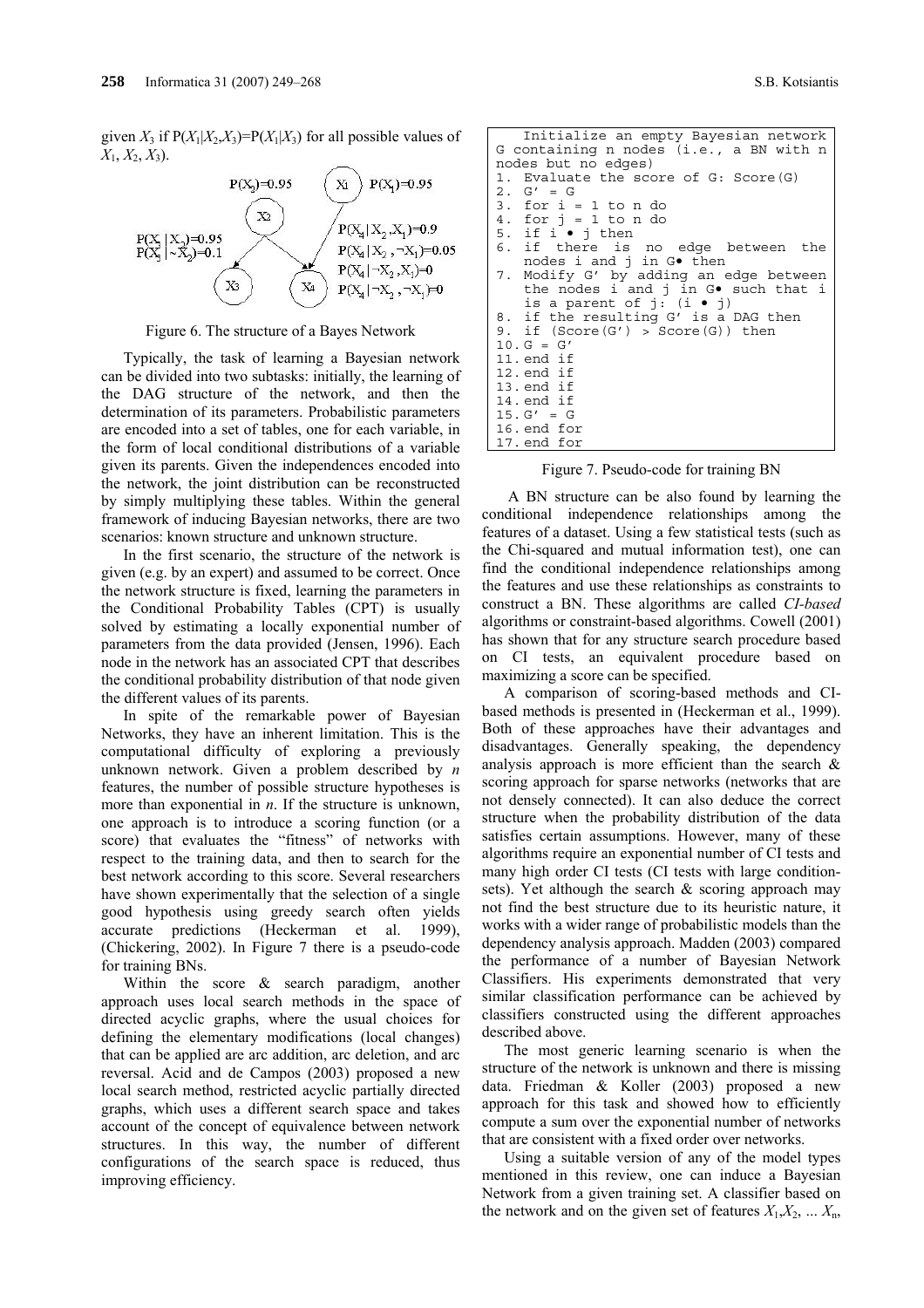returns the label *c,* which maximizes the posterior probability  $p(c | X_1, X_2, \ldots, X_n)$ .

Bayesian multi-nets allow different probabilistic dependencies for different values of the class node (Jordan, 1998). This suggests that simple BN classifiers should work better when there is a single underlying model of the dataset and multi-net classifier should work better when the underlying relationships among the features are very different for different classes (Cheng and Greiner, 2001).

The most interesting feature of BNs, compared to decision trees or neural networks, is most certainly the possibility of taking into account prior information about a given problem, in terms of structural relationships among its features. This prior expertise, or domain knowledge, about the structure of a Bayesian network can take the following forms:

- 1. Declaring that a node is a root node, i.e., it has no parents.
- 2. Declaring that a node is a leaf node, i.e., it has no children.
- 3. Declaring that a node is a direct cause or direct effect of another node.
- 4. Declaring that a node is not directly connected to another node.
- 5. Declaring that two nodes are independent, given a condition-set.
- 6. Providing partial nodes ordering, that is, declare that a node appears earlier than another node in the ordering.
- 7. Providing a complete node ordering.

A problem of BN classifiers is that they are not suitable for datasets with many features (Cheng et al., 2002). The reason for this is that trying to construct a very large network is simply not feasible in terms of time and space. A final problem is that before the induction, the numerical features need to be discretized in most cases.

### **6 Instance-based learning**

Another category under the header of statistical methods is Instance-based learning. Instance-based learning algorithms are lazy-learning algorithms (Mitchell, 1997), as they delay the induction or generalization process until classification is performed. Lazy-learning algorithms require less computation time during the training phase than eager-learning algorithms (such as decision trees, neural and Bayes nets) but more computation time during the classification process. One of the most straightforward instance-based learning algorithms is the *nearest neighbour* algorithm. Aha (1997) and De Mantaras and Armengol (1998) presented a review of instance-based learning classifiers. Thus, in this study, apart from a brief description of the *nearest neighbour* algorithm, we will refer to some more recent works.

*k-Nearest Neighbour* (kNN) is based on the principle that the instances within a dataset will generally exist in close proximity to other instances that have similar properties (Cover and Hart, 1967). If the instances are tagged with a classification label, then the value of the label of an unclassified instance can be determined by observing the class of its nearest neighbours. The kNN locates the *k* nearest instances to the query instance and determines its class by identifying the single most frequent class label. In Figure 8, a pseudo-code example for the instance base learning methods is illustrated.

```
procedure InstanceBaseLearner(Testing
Instances) 
   for each testing instance 
   { 
   find the k most nearest instances of<br>the training set according to a
   the training set according to a 
   distance metric 
   Resulting Class= most frequent class 
   label of the k nearest instances 
   }
```
#### Figure 8. Pseudo-code for instance-based learners

In general, instances can be considered as points within an *n*-dimensional instance space where each of the *n*-dimensions corresponds to one of the *n*-features that are used to describe an instance. The absolute position of the instances within this space is not as significant as the relative distance between instances. This relative distance is determined by using a distance metric. Ideally, the distance metric must minimize the distance between two similarly classified instances, while maximizing the distance between instances of different classes. Many different metrics have been presented. The most significant ones are presented in Table 3.

| Minkowsky: $D(x,y) = \left(\sum_{i=1}^{m}  x_i - y_i ^r\right)^r$                   |
|-------------------------------------------------------------------------------------|
| Manhattan: $D(x,y) = \sum  x_i - y_i $                                              |
| Chebychev: $D(x,y)$ = max $ x_i - y_i $                                             |
| Euclidean: $D(x,y) = \left(\sum_{i=1}^{m}  x_i - y_i ^2\right)^{1}$                 |
| Camberra: $D(x,y) = \sum_{i=1}^{m} \frac{ x_i - y_i }{ x_i + y_i }$                 |
| Kendall's Rank Correlation:                                                         |
| $D(x,y)=1-\frac{2}{m(m-1)}\sum_{i=j}^{m}\sum_{j=1}^{i-1}sign(x_i-x_j)sign(y_i-y_j)$ |

#### Table 3. Approaches to define the distance between instances (x and y)

For more accurate results, several algorithms use weighting schemes that alter the distance measurements and voting influence of each instance. A survey of weighting schemes is given by (Wettschereck et al., 1997).

The power of kNN has been demonstrated in a number of real domains, but there are some reservations about the usefulness of kNN, such as: i) they have large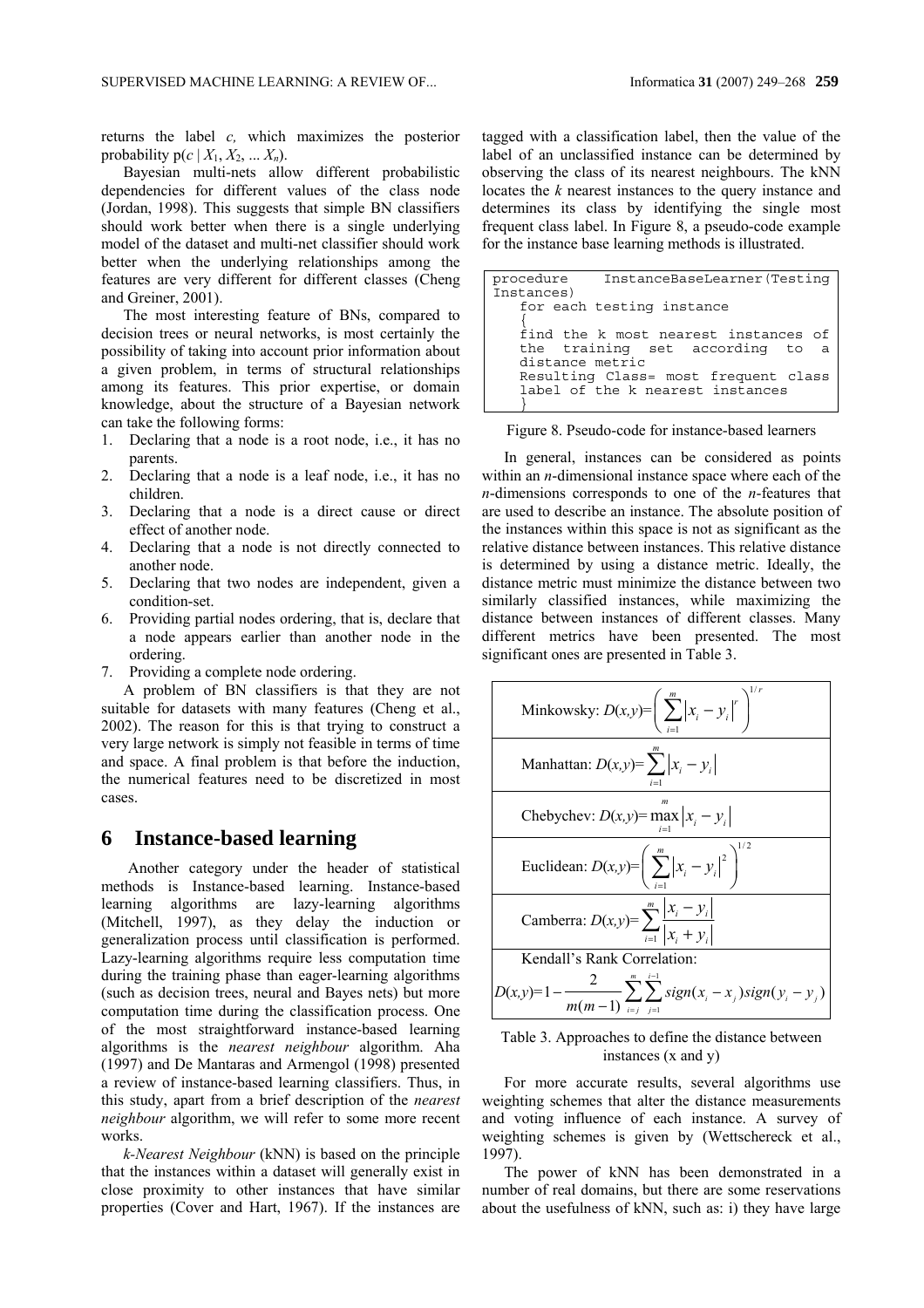storage requirements, ii) they are sensitive to the choice of the similarity function that is used to compare instances, iii) they lack a principled way to choose *k*, except through cross-validation or similar, computationally-expensive technique (Guo et al. 2003).

The choice of *k* affects the performance of the kNN algorithm. Consider the following reasons why a knearest neighbour classifier might incorrectly classify a query instance:

- When noise is present in the locality of the query instance, the noisy instance(s) win the majority vote, resulting in the incorrect class being predicted. A larger *k* could solve this problem.
- When the region defining the class, or fragment of the class, is so small that instances belonging to the class that surrounds the fragment win the majority vote. A smaller *k* could solve this problem.

Wettschereck et al. (1997) investigated the behavior of the kNN in the presence of noisy instances. The experiments showed that the performance of kNN was not sensitive to the exact choice of *k* when *k* was large. They found that for small values of *k*, the kNN algorithm was more robust than the single nearest neighbour algorithm (1NN) for the majority of large datasets tested. However, the performance of the kNN was inferior to that achieved by the 1NN on small datasets (<100 instances).

Okamoto and Yugami (2003) represented the expected classification accuracy of k-NN as a function of domain characteristics including the number of training instances, the number of relevant and irrelevant attributes, the probability of each attribute, the noise rate for each type of noise, and k. They also explored the behavioral implications of the analyses by presenting the effects of domain characteristics on the expected accuracy of k-NN and on the optimal value of k for artificial domains.

The time to classify the query instance is closely related to the number of stored instances and the number of features that are used to describe each instance. Thus, in order to reduce the number of stored instances, instance-filtering algorithms have been proposed (Kubat and Cooperson, 2001). Brighton & Mellish (2002) found that their ICF algorithm and RT3 algorithm (Wilson & Martinez, 2000) achieved the highest degree of instance set reduction as well as the retention of classification accuracy: they are close to achieving unintrusive storage reduction. The degree to which these algorithms perform is quite impressive: an average of 80% of cases are removed and classification accuracy does not drop significantly. One other choice in designing a training set reduction algorithm is to modify the instances using a new representation such as prototypes (Sanchez et al., 2002).

Breiman (1996) reported that the stability of nearest neighbor classifiers distinguishes them from decision trees and some kinds of neural networks. A learning method is termed "unstable" if small changes in the training-test set split can result in large changes in the resulting classifier.

As we have already mentioned, the major disadvantage of instance-based classifiers is their large computational time for classification. A key issue in many applications is to determine which of the available input features should be used in modeling via feature selection (Yu & Liu, 2004), because it could improve the classification accuracy and scale down the required classification time. Furthermore, choosing a more suitable distance metric for the specific dataset can improve the accuracy of instance-based classifiers.

### **7 Support Vector Machines**

Support Vector Machines (SVMs) are the newest supervised machine learning technique (Vapnik, 1995). An excellent survey of SVMs can be found in (Burges, 1998), and a more recent book is by (Cristianini & Shawe-Taylor, 2000). Thus, in this study apart from a brief description of SVMs we will refer to some more recent works and the landmark that were published before these works. SVMs revolve around the notion of a "margin"—either side of a hyperplane that separates two data classes. Maximizing the margin and thereby creating the largest possible distance between the separating hyperplane and the instances on either side of it has been proven to reduce an upper bound on the expected generalisation error.

If the training data is linearly separable, then a pair (**w**,*b*) exists such that

$$
\mathbf{w}^T \mathbf{x}_i + b \ge 1, \text{ for all } \mathbf{x}_i \in P
$$

$$
\mathbf{w}^T \mathbf{x}_i + b \le -1, \text{ for all } \mathbf{x}_i \in N
$$

with the decision rule given by  $f_{\mathbf{w},b}(\mathbf{x}) = \text{sgn}(\mathbf{w}^T \mathbf{x} + b)$  where **w** is termed the weight vector and *b* the bias (or  $-b$  is termed the threshold).

 It is easy to show that, when it is possible to linearly separate two classes, an optimum separating hyperplane can be found by minimizing the squared norm of the separating hyperplane. The minimization can be set up as a convex quadratic programming (QP) problem:

Minimize 
$$
\Phi(\mathbf{w}) = \frac{1}{2} ||\mathbf{w}||^2
$$
 (1)  
subject to  $y_i(\mathbf{w}^T \mathbf{x}_i + b) \ge 1, i = 1,...,l$ .

In the case of linearly separable data, once the optimum separating hyperplane is found, data points that lie on its margin are known as support vector points and the solution is represented as a linear combination of only these points (see Figure 9). Other data points are ignored.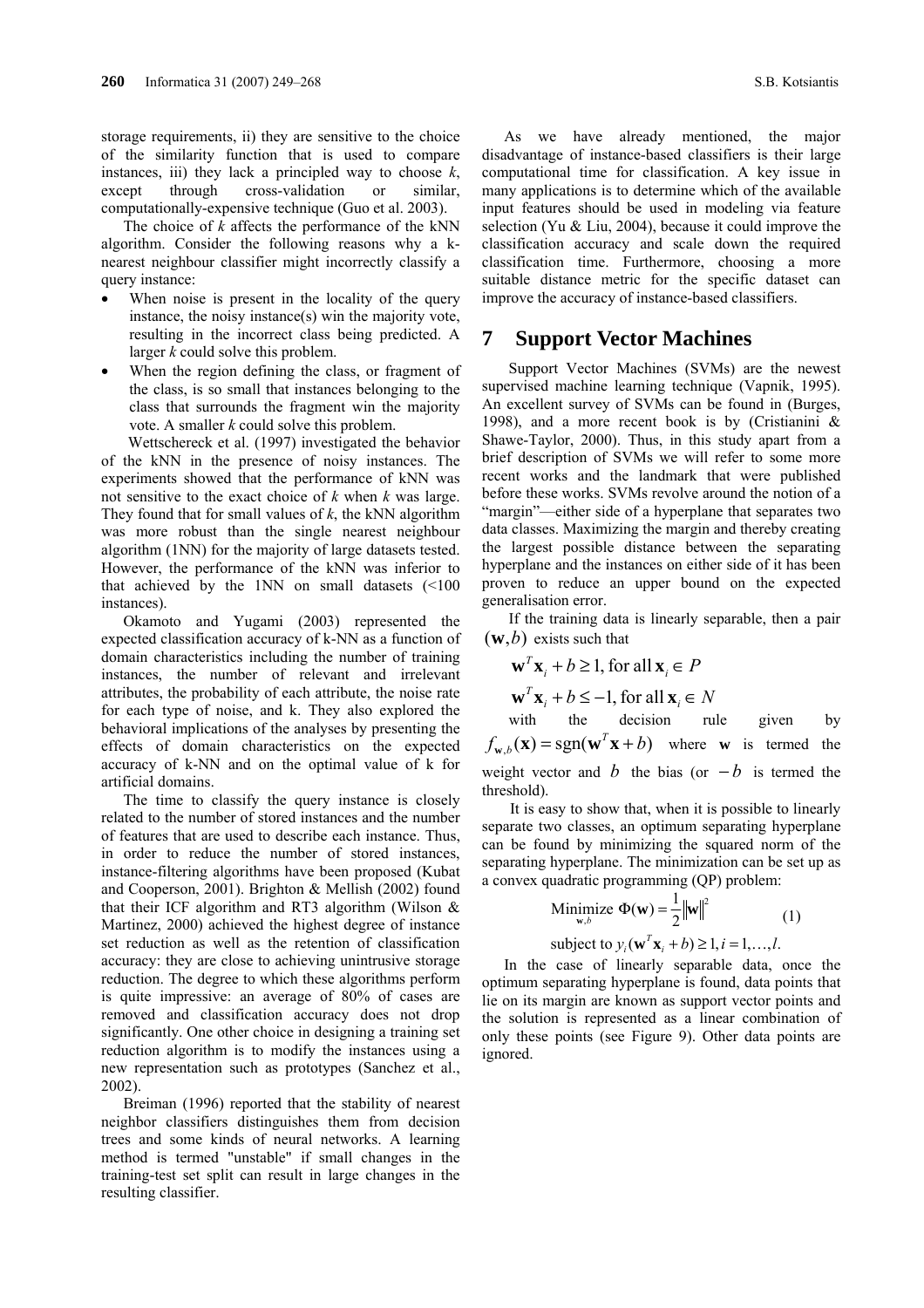

Figure 9. Maximum Margin

Therefore, the model complexity of an SVM is unaffected by the number of features encountered in the training data (the number of support vectors selected by the SVM learning algorithm is usually small). For this reason, SVMs are well suited to deal with learning tasks where the number of features is large with respect to the number of training instances.

A general pseudo-code for SVMs is illustrated in Figure 10.

\n- 1) Introduce positive Lagrange multipliers, one for each of the inequality constraints (1). This gives Lagrangian:
\n- $$
L_p \equiv \frac{1}{2} ||w||^2 - \sum_{i=1}^N \alpha_i y_i (x_i \cdot w - b) + \sum_{i=1}^N \alpha_i
$$
\n
\n- 2) Minimize  $L_p$  with respect to  $w$ , b. This is a convex quadratic programming problem.
\n- 3) In the solution, those points for which  $\alpha_i > 0$  are called "support vectors"
\n

#### Figure 10. Pseudo-code for SVMs

Even though the maximum margin allows the SVM to select among multiple candidate hyperplanes, for many datasets, the SVM may not be able to find any separating hyperplane at all because the data contains misclassified instances. The problem can be addressed by using a *soft margin* that accepts some misclassifications of the training instances (Veropoulos et al. 1999). This can be done by introducing positive slack variables  $\xi_i$ ,  $i = 1,...,N$  in the constraints, which then become:

$$
w \cdot x_i - b \ge +1 - \xi \quad \text{for} \quad y_i = +1
$$
  

$$
w \cdot x_i - b \le -1 + \xi \quad \text{for} \quad y_i = -1
$$
  

$$
\xi \ge 0,
$$

Thus, for an error to occur the corresponding  $\xi$ <sup>*i*</sup> must exceed unity, so  $\sum_i \xi_i$  is an upper bound on the number of training errors. In this case the Lagrangian is:

$$
L_P = \frac{1}{2} ||w||^2 + C \sum_i \xi_i - \sum_i \alpha_i \{y_i(x_i \cdot w - b) - 1 + \xi_i\} - \sum_i \mu_i \xi_i
$$

where the  $\mu_i$  are the Lagrange multipliers introduced to enforce positivity of the  $\xi$ .

Nevertheless, most real-world problems involve nonseparable data for which no hyperplane exists that successfully separates the positive from negative instances in the training set. One solution to the inseparability problem is to map the data onto a higherdimensional space and define a separating hyperplane there. This higher-dimensional space is called the *transformed feature space*, as opposed to the *input space* occupied by the training instances.

With an appropriately chosen transformed feature space of sufficient dimensionality, any consistent training set can be made separable. A linear separation in transformed feature space corresponds to a non-linear separation in the original input space. Mapping the data to some other (possibly infinite dimensional) Hilbert space H as  $\Phi$  :  $R^d \to H$ . Then the training algorithm would only depend on the data through dot products in H, i.e. on functions of the form  $\Phi(x_i) \cdot \Phi(x_i)$ . If there were a "kernel function" K such that  $K(x_i, x_j) = \Phi(x_i) \cdot \Phi(x_i)$ , we would only need to use K in the training algorithm, and would never need to explicitly determine $\Phi$ . Thus, kernels are a special class of function that allow inner products to be calculated directly in feature space, without performing the mapping described above (Scholkopf et al. 1999). Once a hyperplane has been created, the kernel function is used to map new points into the feature space for classification.

The selection of an appropriate kernel function is important, since the kernel function defines the transformed feature space in which the training set instances will be classified. Genton (2001) described several classes of kernels, however, he did not address the question of which class is best suited to a given problem. It is common practice to estimate a range of potential settings and use cross-validation over the training set to find the best one. For this reason a limitation of SVMs is the low speed of the training. Selecting kernel settings can be regarded in a similar way to choosing the number of hidden nodes in a neural network. As long as the kernel function is legitimate, a SVM will operate correctly even if the designer does not know exactly what features of the training data are being used in the kernel-induced transformed feature space.

Some popular kernels are the following:

(1) 
$$
K(x, y) = (x \cdot y + 1)^p
$$
,  
\n(2)  $K(x, y) = e^{-\|x - y\|^2 / 2\sigma^2}$ ,  
\n(3)  $K(x, y) = \tanh((kx \cdot y - \delta)^p)$ 

Training the SVM is done by solving *N*th dimensional QP problem, where N is the number of samples in the training dataset. Solving this problem in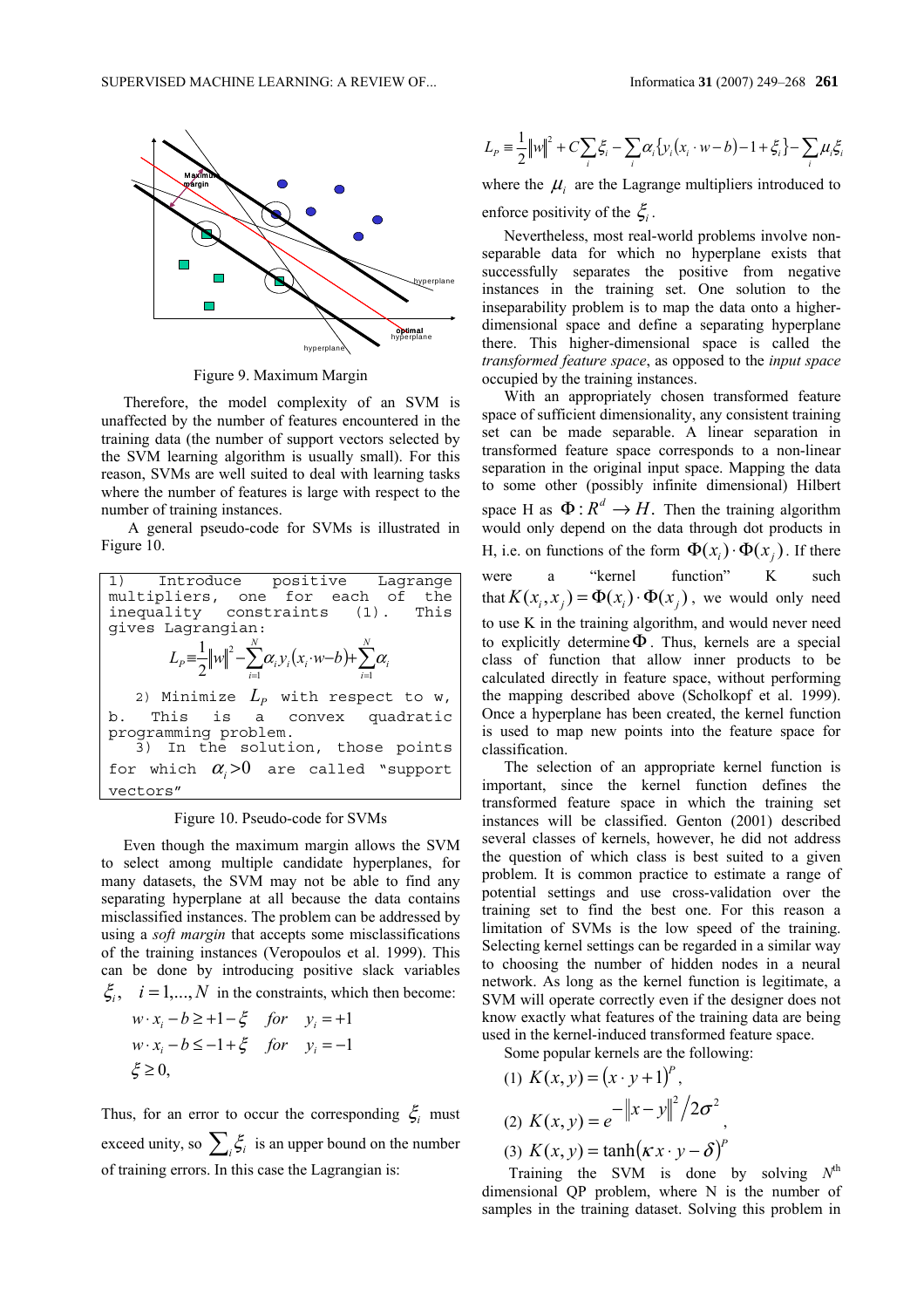standard QP methods involves large matrix operations, as well as time-consuming numerical computations, and is mostly very slow and impractical for large problems. Sequential Minimal Optimization (SMO) is a simple algorithm that can, relatively quickly, solve the SVM QP problem without any extra matrix storage and without using numerical QP optimization steps at all (Platt, 1999). SMO decomposes the overall QP problem into QP sub-problems. Keerthi and Gilbert (2002) suggested two modified versions of SMO that are significantly faster than the original SMO in most situations.

Finally, the training optimization problem of the SVM necessarily reaches a global minimum, and avoids ending in a local minimum, which may happen in other search algorithms such as neural networks. However, the SVM methods are binary, thus in the case of multi-class problem one must reduce the problem to a set of multiple binary classification problems. Discrete data presents another problem, although with suitable rescaling good results can be obtained.

### **8 Discussion**

Supervised machine learning techniques are applicable in numerous domains. A number of ML application oriented papers can be found in (Saitta and Neri, 1998) and (Witten and Frank, 2005). Below, we present our conclusions about the use of each technique. Discussions of all the pros and cons of each individual algorithms and empirical comparisons of various bias options are beyond the scope of this paper; as the choice of algorithm always depends on the task at hand. However, we hope that the following remarks can help practitioners not to select a wholly inappropriate algorithm for their problem.

Generally, SVMs and neural networks tend to perform much better when dealing with multidimensions and continuous features. On the other hand, logic-based systems tend to perform better when dealing with discrete/categorical features. For neural network models and SVMs, a large sample size is required in order to achieve its maximum prediction accuracy whereas NB may need a relatively small dataset.

SVMs are binary algorithm, thus we made use of error-correcting output coding (ECOC), or, in short, the output coding approach, to reduce a multi-class problem to a set of multiple binary classification problems (Crammer & Singer, 2002). Output coding for multiclass problems is composed of two stages. In the training stage, we construct multiple independent binary classifiers, each of which is based on a different partition of the set of the labels into two disjointed sets. In the second stage, the classification part, the predictions of the binary classifiers are combined to extend a prediction on the original label of a test instance.

There is general agreement that k-NN is very sensitive to irrelevant features: this characteristic can be explained by the way the algorithm works. Moreover, the presence of irrelevant features can make neural network training very inefficient, even impractical.

Bias measures the contribution to error of the central tendency of the classifier when trained on different data (Bauer & Kohavi, 1999). Variance is a measure of the contribution to error of deviations from the central tendency. Learning algorithms with a high-bias profile usually generate simple, highly constrained models which are quite insensitive to data fluctuations, so that variance is low. Naive Bayes is considered to have high bias, because it assumes that the dataset under consideration can be summarized by a single probability distribution and that this model is sufficient to discriminate between classes. On the contrary, algorithms with a high-variance profile can generate arbitrarily complex models which fit data variations more readily. Examples of high-variance algorithms are decision trees, neural networks and SVMs. The obvious pitfall of high-variance model classes is overfitting.

Most decision tree algorithms cannot perform well with problems that require diagonal partitioning. The division of the instance space is orthogonal to the axis of one variable and parallel to all other axes. Therefore, the resulting regions after partitioning are all hyperrectangles. The ANNs and the SVMs perform well when multicollinearity is present and a nonlinear relationship exists between the input and output features.

Lazy learning methods require zero training time because the training instance is simply stored. Naive Bayes methods also train very quickly since they require only a single pass on the data either to count frequencies (for discrete variables) or to compute the normal probability density function (for continuous variables under normality assumptions). Univariate decision trees are also reputed to be quite fast—at any rate, several orders of magnitude faster than neural networks and SVMs.

Naive Bayes requires little storage space during both the training and classification stages: the strict minimum is the memory needed to store the prior and conditional probabilities. The basic kNN algorithm uses a great deal of storage space for the training phase, and its execution space is at least as big as its training space. On the contrary, for all non-lazy learners, execution space is usually much smaller than training space, since the resulting classifier is usually a highly condensed summary of the data. Moreover, Naive Bayes and the kNN can be easily used as incremental learners whereas rule algorithms cannot. Naive Bayes is naturally robust to missing values since these are simply ignored in computing probabilities and hence have no impact on the final decision. On the contrary, kNN and neural networks require complete records to do their work.

Moreover, kNN is generally considered intolerant of noise; its similarity measures can be easily distorted by errors in attribute values, thus leading it to misclassify a new instance on the basis of the wrong nearest neighbors. Contrary to kNN, rule learners and most decision trees are considered resistant to noise because their pruning strategies avoid overfitting the data in general and noisy data in particular.

What is more, the number of model or runtime parameters to be tuned by the user is an indicator of an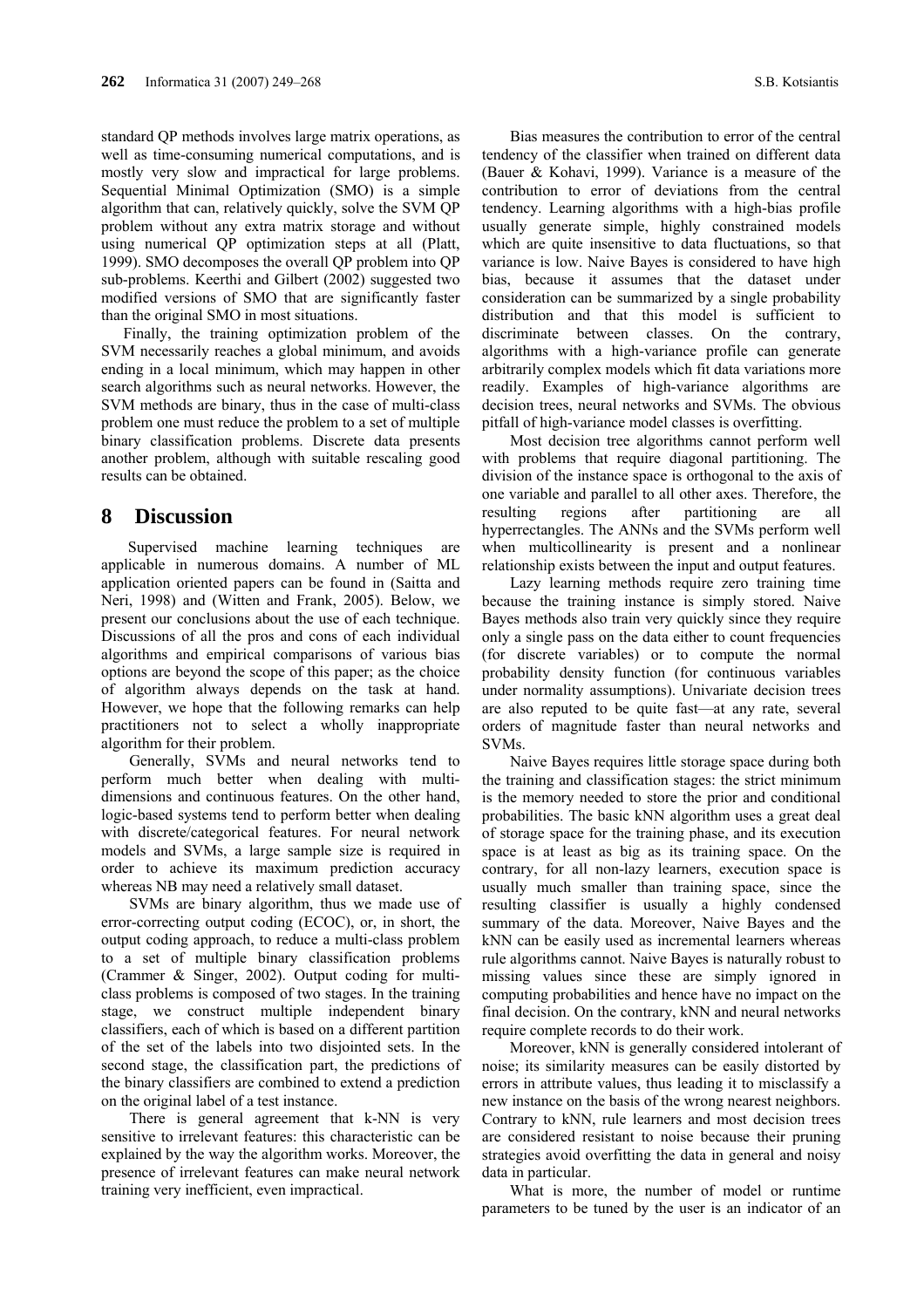algorithm's ease of use. As expected, neural networks and SVMs have more parameters than the remaining techniques. The basic kNN has usually only a single parameter (k) which is relatively easy to tune.

Logic-based algorithms are all considered very easy to interpret, whereas neural networks and SVMs have notoriously poor interpretability. k-NN is also considered to have very poor interpretability because an unstructured collection of training instances is far from readable, especially if there are many of them. While interpretability concerns the typical classifier generated by a learning algorithm, transparency refers to whether the principle of the method is easily understood. A particularly eloquent case is that of k-NN; while the resulting classifier is not quite interpretable, the method itself is quite transparent because it appeals to the intuition of human users, who spontaneously reason in a similar manner. Similarly, Naive Bayes' is very

transparent, as it is easily grasped by users like physicians who find that probabilistic explanations replicate their way of diagnosing (Kononenko, 1993). Similarly, Naive Bayes' explanations in terms of the sum of information gains is very transparent, as it is easily grasped by users like physicians who find that explanations replicate their way of diagnosing (Kononenko, 1993).

Finally, decision trees and NB generally have different operational profiles, when one is very accurate the other is not and vice versa. On the contrary, decision trees and rule classifiers have a similar operational profile. SVM and ANN have also a similar operational profile. No single learning algorithm can uniformly outperform other algorithms over all datasets. Features of learning techniques are compared in Table 4 (from evidence of existing empirical and theoretical studies).

|                                 | Decision | Neural               | Naïve        | kNN        | <b>SVM</b> | Rule-       |
|---------------------------------|----------|----------------------|--------------|------------|------------|-------------|
|                                 | Trees    | <b>Networks</b>      | <b>Bayes</b> |            |            | learners    |
| Accuracy in general             | $***$    | ***                  | $\ast$       | $**$       | ****       | **          |
| Speed of learning with          | ***      | $\ast$               | ****         | ****       | $\ast$     | $***$       |
| respect to number of            |          |                      |              |            |            |             |
| attributes and the number of    |          |                      |              |            |            |             |
| instances                       |          |                      |              |            |            |             |
| Speed of classification         | ****     | ****                 | ****         | $\ast$     | ****       | ****        |
| Tolerance to missing values     | ***      | $\ast$               | ****         | $\ast$     | $***$      | **          |
| Tolerance to irrelevant         | ***      | $\ast$               | $**$         | $***$      | ****       | $***$       |
| attributes                      |          |                      |              |            |            |             |
| Tolerance to redundant          | **       | $***$                | $\ast$       | $***$      | ***        | $***$       |
| attributes                      |          |                      |              |            |            |             |
| Tolerance to highly             | $**$     | ***                  | $\ast$       | $\ast$     | ***        | $***$       |
| interdependent attributes (e.g. |          |                      |              |            |            |             |
| parity problems)                |          |                      |              |            |            |             |
| Dealing with                    | ****     | $\overline{**}$ (not | $***$ (not   | $***$ (not | $**$ (not  | $***$ (not  |
| discrete/binary/continuous      |          | discrete)            | continuous)  | directly   | discrete)  | directly    |
| attributes                      |          |                      |              | discrete)  |            | continuous) |
| Tolerance to noise              | $***$    | $**$                 | ***          | $\ast$     | $***$      | $\ast$      |
| Dealing with danger of          | **       | $\ast$               | ***          | ***        | $***$      | $***$       |
| overfitting                     |          |                      |              |            |            |             |
| Attempts for incremental        | **       | ***                  | ****         | ****       | $***$      | $\ast$      |
| learning                        |          |                      |              |            |            |             |
| Explanation                     | ****     | $\ast$               | ****         | $**$       | $\ast$     | ****        |
| ability/transparency of         |          |                      |              |            |            |             |
| knowledge/classifications       |          |                      |              |            |            |             |
| Model parameter handling        | ***      | $\ast$               | ****         | ***        | $\ast$     | ***         |

Table 4. Comparing learning algorithms (\*\*\*\* stars represent the best and \* star the worst performance)

When faced with the decision "Which algorithm will be most accurate on our classification problem?", the simplest approach is to estimate the accuracy of the candidate algorithms on the problem and select the one that appears to be most accurate. The concept of combining classifiers is proposed as a new direction for the improvement of the performance of individual classifiers. The goal of classification result integration algorithms is to generate more certain, precise and accurate system results. Numerous methods have been suggested for the creation of ensemble of classifiers

(Dietterich, 2000). Although or perhaps because many methods of ensemble creation have been proposed, there is as yet no clear picture of which method is best (Villada and Drissi, 2002). Thus, an active area of research in supervised learning is the study of methods for the construction of good ensembles of classifiers. Mechanisms that are used to build ensemble of classifiers include: i) using different subsets of training data with a single learning method, ii) using different training parameters with a single training method (e.g., using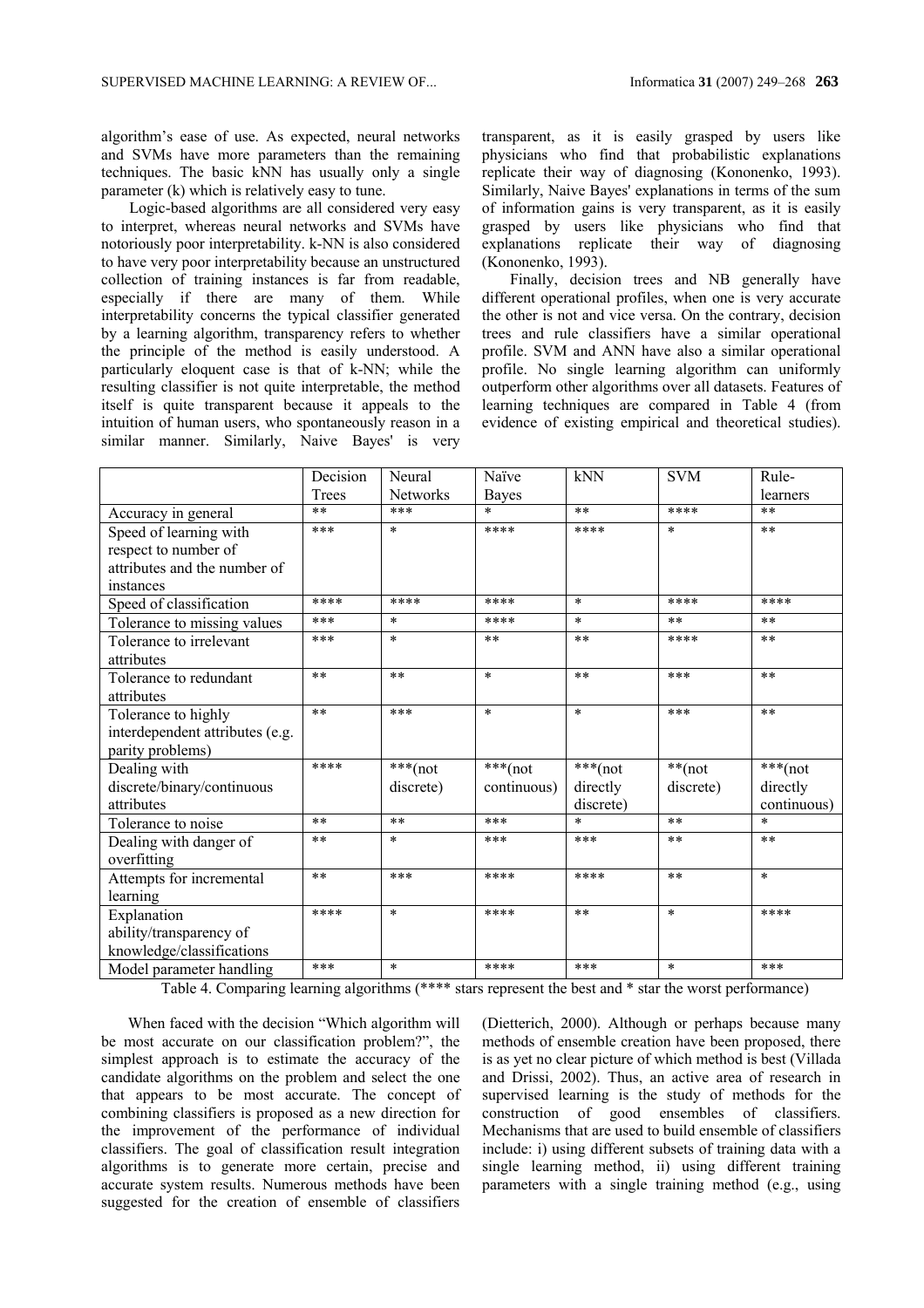different initial weights for each neural network in an ensemble) and iii) using different learning methods.

### **9 Conclusions**

This paper describes the best-known supervised techniques in relative detail. We should remark that our list of references is not a comprehensive list of papers discussing supervised methods: our aim was to produce a critical review of the key ideas, rather than a simple list of all publications which had discussed or made use of those ideas. Despite this, we hope that the references cited cover the major theoretical issues, and provide access to the main branches of the literature dealing with such methods, guiding the researcher in interesting research directions.

The key question when dealing with ML classification is not whether a learning algorithm is superior to others, but under which conditions a particular method can significantly outperform others on a given application problem. Meta-learning is moving in this direction, trying to find functions that map datasets to algorithm performance (Kalousis and Gama, 2004). To this end, meta-learning uses a set of attributes, called meta-attributes, to represent the characteristics of learning tasks, and searches for the correlations between these attributes and the performance of learning algorithms. Some characteristics of learning tasks are: the number of instances, the proportion of categorical attributes, the proportion of missing values, the entropy of classes, etc. Brazdil et al. (2003) provided an extensive list of information and statistical measures for a dataset.

After a better understanding of the strengths and limitations of each method, the possibility of integrating two or more algorithms together to solve a problem should be investigated. The objective is to utilize the strengthes of one method to complement the weaknesses of another. If we are only interested in the best possible classification accuracy, it might be difficult or impossible to find a single classifier that performs as well as a good ensemble of classifiers. Despite the obvious advantages, ensemble methods have at least three weaknesses. The first weakness is increased storage as a direct consequence of the requirement that all component classifiers, instead of a single classifier, need to be stored after training. The total storage depends on the size of each component classifier itself and the size of the ensemble (number of classifiers in the ensemble). The second weakness is increased computation because in order to classify an input query, all component classifiers (instead of a single classifier) must be processed. The last weakness is decreased comprehensibility. With involvement of multiple classifiers in decision-making, it is more difficult for non-expert users to perceive the underlying reasoning process leading to a decision. A first attempt for extracting meaningful rules from ensembles was presented in (Wall et al, 2003).

For all these reasons, the application of ensemble methods is suggested only if we are only interested in the best possible classification accuracy. Another timeconsuming attempt that tried to increase the classification accuracy without decreasing comprehensibility is the wrapper feature selection procedure (Guyon & Elissee, 2003). Theoretically, having more features should result in more discriminating power. However, practical experience with machine learning algorithms has shown that this is not always the case. Wrapper methods wrap the feature selection around the induction algorithm to be used, using cross-validation to predict the benefits of adding or removing a feature from the feature subset used.

Finally, many researchers in machine learning are accustomed to dealing with flat files and algorithms that run in minutes or seconds on a desktop platform. For these researchers, 100,000 instances with two dozen features is the beginning of the range of "very large" datasets. However, the database community deals with gigabyte databases. Of course, it is unlikely that all the data in a data warehouse would be mined simultaneously. Most of the current learning algorithms are computationally expensive and require all data to be resident in main memory, which is clearly untenable for many realistic problems and databases. An orthogonal approach is to partition the data, avoiding the need to run algorithms on very large datasets. Distributed machine learning involves breaking the dataset up into subsets, learning from these subsets concurrently and combining the results (Basak and Kothari, 2004). Distributed agent systems can be used for this parallel execution of machine learning processes (Klusch et al., 2003). Nonparallel machine learning algorithms can still be applied on local data (relative to the agent) because information about other data sources is not necessary for local operations. It is the responsibility of agents to integrate the information from numerous local sources in collaboration with other agents.

# **References**

- [1] Acid, S. and de Campos. L.M. (2003). Searching for Bayesian Network Structures in the Space of Restricted Acyclic Partially Directed Graphs. *Journal of Artificial Intelligence Research* 18: 445- 490.
- [2] Aha, D. (1997). *Lazy Learning*. Dordrecht: Kluwer Academic Publishers.
- [3] An, A., Cercone, N. (1999), Discretization of continuous attributes for learning classification rules. Third Pacific-Asia Conference on Methodologies for Knowledge Discovery & Data Mining, 509-514.
- [4] An, A., Cercone, N. (2000), Rule Quality Measures Improve the Accuracy of Rule Induction: An Experimental Approach, Lecture Notes in Computer Science, Volume 1932, Pages 119-129.
- [5] Auer P. & Warmuth M. (1998). Tracking the Best Disjunction. *Machine Learning* 32: 127–150.
- [6] Baik, S. Bala, J. (2004), A Decision Tree Algorithm for Distributed Data Mining: Towards Network Intrusion Detection, Lecture Notes in Computer Science, Volume 3046, Pages 206 – 212.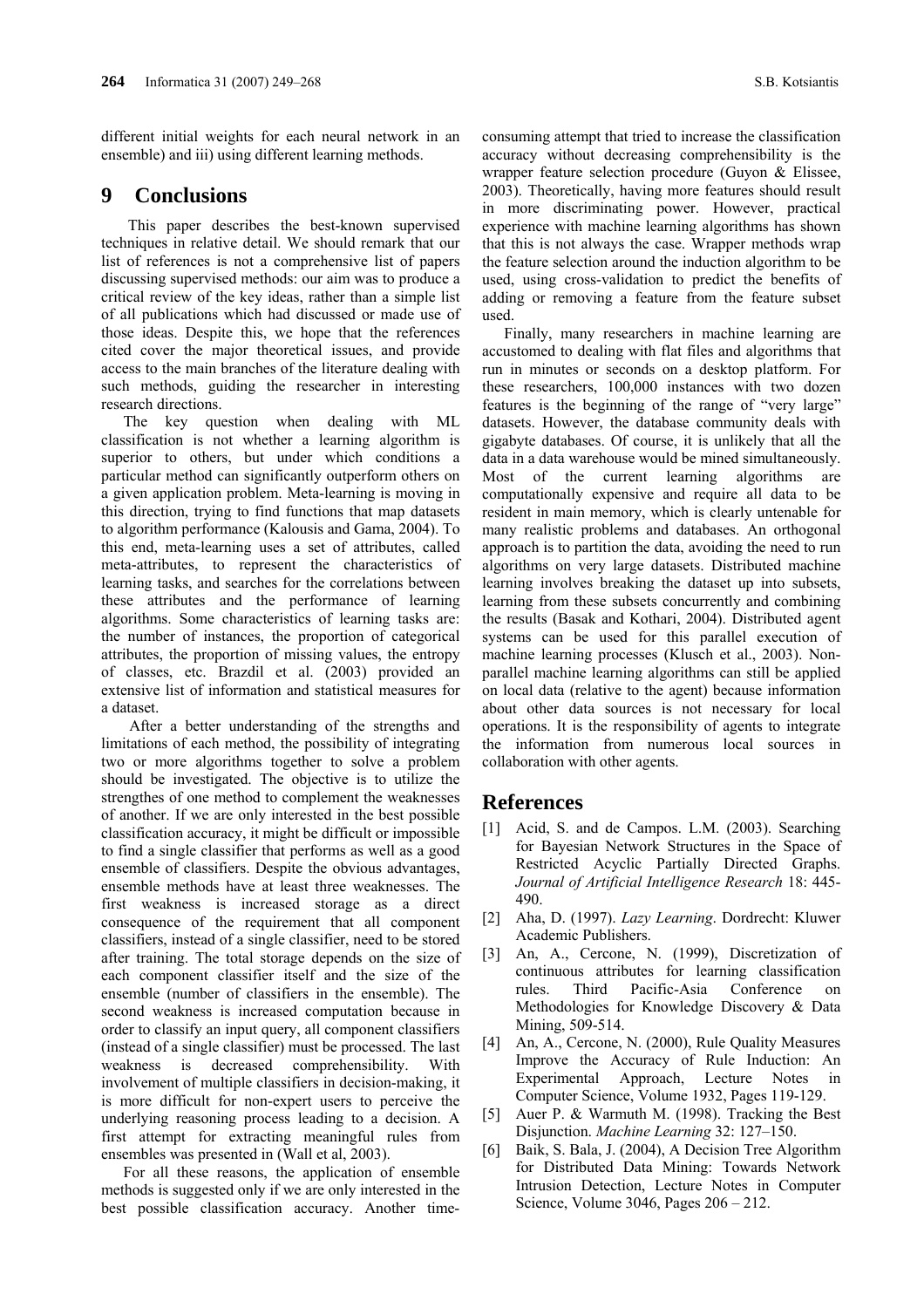- 
- [7] Barto, A. G. & Sutton, R. (1997). *Introduction to Reinforcement Learning.* MIT Press.
- [8] Batista, G., & Monard, M.C., (2003), An Analysis of Four Missing Data Treatment Methods for Supervised Learning, Applied Artificial Intelligence, vol. 17, pp.519-533.
- [9] Basak., J., Kothari, R. (2004), A Classification Paradigm for Distributed Vertically Partitioned Data. Neural Computation, 16(7):1525-1544.
- [10] Blum, A. (1997), Empirical Support for Winnow and Weighted-Majority Algorithms: Results on a Calendar Scheduling Domain, Machine Learning, Volume 26, Issue 1, Pages 5-23.
- [11] Bonarini, A. (2000), An Introduction to Learning Fuzzy Classifier Systems, Lecture Notes in Computer Science, Volume 1813, Pages 83-92.
- [12] Bouckaert, R. (2003). Choosing between two learning algorithms based on calibrated tests. Proc 20th Int Conf on Machine Learning, pp. 51-58. Morgan Kaufmann.
- [13] Bouckaert, R. (2004), Naive Bayes Classifiers That Perform Well with Continuous Variables, Lecture Notes in Computer Science, Volume 3339, Pages 1089 – 1094.
- [14] Brazdil P., Soares C. and Da Costa J. (2003), Ranking Learning Algorithms: Using IBL and Meta-Learning on Accuracy and Time Results, Machine Learning, 50: 251-277.
- [15] Breiman L., Friedman J.H., Olshen R.A., Stone C.J. (1984) Classification and Regression Trees, Wadsforth International Group.
- [16] Breiman, L., Bagging Predictors. Machine Learning, 24 (1996) 123-140.
- [17] Breslow, L. A. & Aha, D. W. (1997). Simplifying decision trees: A survey. *Knowledge Engineering Review 12:* 1–40.
- [18] Brighton, H. & Mellish, C. (2002), Advances in Instance Selection for Instance-Based Learning Algorithms. *Data Mining and Knowledge Discovery* 6: 153–172.
- [19] Bruha. I. (2000), From machine learning to knowledge discovery: Survey of preprocessing and postprocessing. , Intelligent Data Analysis, Vol. 4, pp. 363-374.
- [20] Burges, C. (1998). A tutorial on support vector machines for pattern recognition. *Data Mining and Knowledge Discovery.* 2(2):1-47.
- [21] Camargo, L. S. & Yoneyama, T. (2001). Specification of Training Sets and the Number of Hidden Neurons for Multilayer Perceptrons. *Neural Computation* 13: 2673–2680.
- [22] Castellano, G., Fanelli, A., & Pelillo, M. (1997). An iterative pruning algorithm for feedforward neural networks. *IEEE Transactions on Neural Networks 8:* 519–531.
- [23] Cestnik, B., Kononenko, I., Bratko, I., (1987). Assistant 86: A knowledge elicitation tool for sophisticated users. In: Proceedings of the Second European Working Session on Learning. pp. 31-45.
- [24] Cestnik, B. (1990), Estimating probabilities: A crucial task in machine learning. In Proceedings of

the European Conference on Artificial Intelligence, pages 147-149.

- [25] Cheng, J. & Greiner, R. (2001). Learning Bayesian Belief Network Classifiers: Algorithms and System, In Stroulia, E. & Matwin, S. (ed.), *AI 2001*, 141- 151, LNAI 2056,
- [26] Cheng, J., Greiner, R., Kelly, J., Bell, D., & Liu, W. (2002). Learning Bayesian networks from data: An information-theory based approach. *Artificial Intelligence* 137: 43–90.
- [27] Chickering, D.M. (2002). Optimal Structure Identification with Greedy Search. Journal of Machine Learning Research, Vol. 3, pp 507-554.
- [28] Clark, P., Niblett, T. (1989), The CN2 Induction Algorithm. Machine Learning, 3(4):261-283.
- [29] Cohen, W. (1995), Fast Effective Rule Induction. In *Proceedings of ICML-95,* 115-123.
- [30] Cover, T., Hart, P. (1967), Nearest neighbor pattern classification. IEEE Transactions on Information Theory, 13(1): 21–7.
- [31] Cowell, R.G. (2001). Conditions Under Which Conditional Independence and Scoring Methods Lead to Identical Selection of Bayesian Network Models. Proc. 17th International Conference on Uncertainty in Artificial Intelligence.
- [32] Crammer, K. & Singer, Y. (2002). On the Learnability and Design of Output Codes for Multiclass Problems. *Machine Learning* 47: 201– 233.
- [33] Cristianini, N. & Shawe-Taylor, J. (2000). *An Introduction to Support Vector Machines and Other Kernel-Based Learning Methods.* Cambridge University Press, Cambridge.
- [34] Csiszar, I. (1996), Maxent, mathematics, and information theory. In K. Hanson and R. Silver, editors, Maximum Entropy and Bayesian Methods. Kluwer Academic Publishers.
- [35] De Mantaras & Armengol E. (1998). Machine learning from examples: Inductive and Lazy methods. *Data & Knowledge Engineering* 25: 99- 123.
- [36] Dietterich, T. G. (1998), Approximate Statistical Tests for Comparing Supervised Classification Learning Algorithms. Neural Computation, 10(7) 1895–1924.
- [37] Dietterich, T. G. (2000). An Experimental Comparison of Three Methods for Constructing Ensembles of Decision Trees: Bagging, Boosting, and Randomization, *Machine Learning* 40: 139– 157.
- [38] Domingos, P. & Pazzani, M. (1997). On the optimality of the simple Bayesian classifier under zero-one loss. *Machine Learning* 29: 103-130.
- [39] Dutton, D. & Conroy, G. (1996), A review of machine learning, *Knowledge Engineering Review* 12: 341-367.
- [40] Eklund, P., Hoang, A. (2002), A Performance Survey of Public Domain Machine Learning Algorithms Technical Report, School of Information Technology, Griffith University.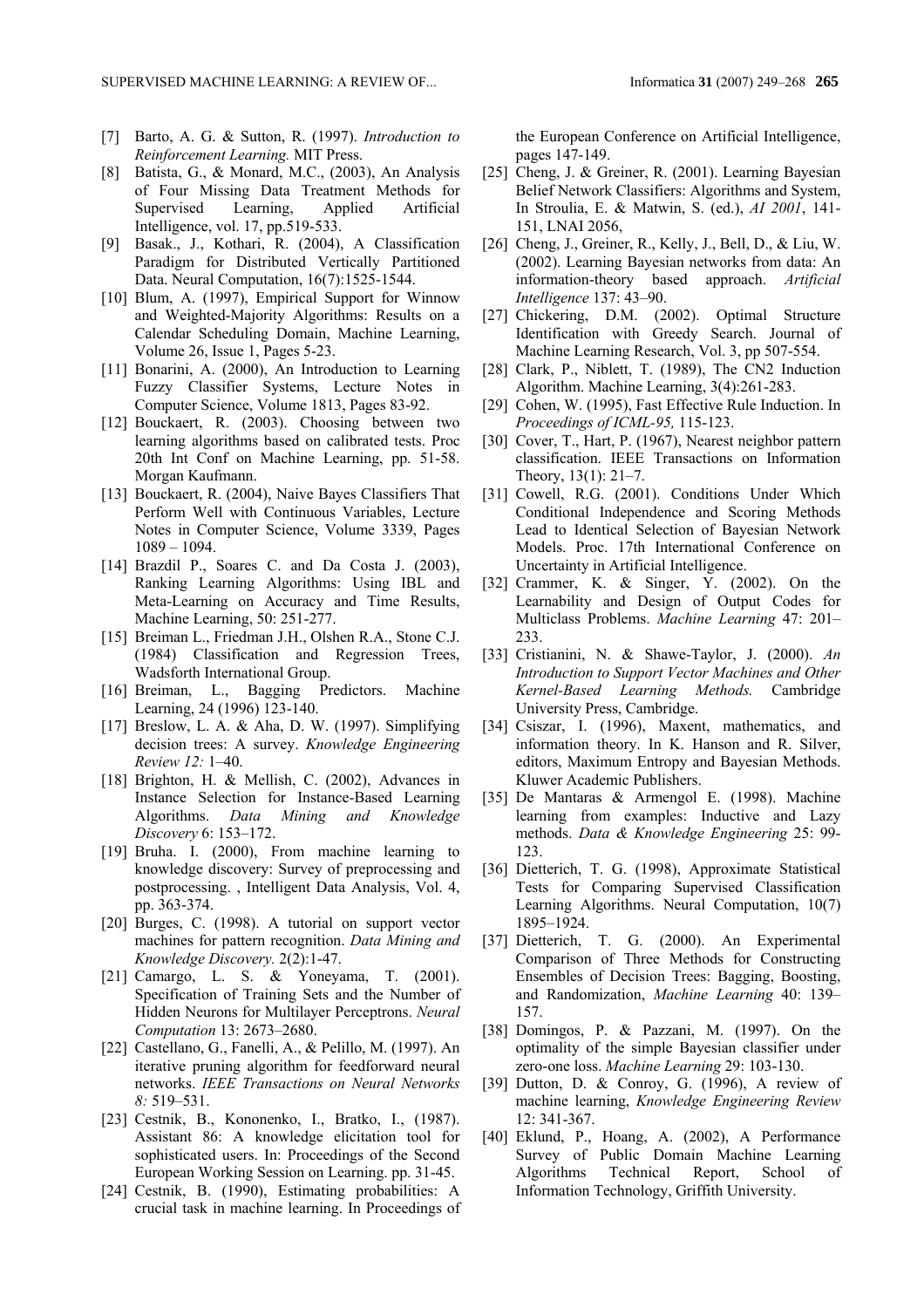- [41] Elomaa, T. & Rousu, J. (1999). General and Efficient Multisplitting of Numerical Attributes. *Machine Learning* 36, 201–244.
- [42] Elomaa T. (1999). The biases of decision tree pruning strategies. Lecture Notes in Computer Science 1642. Springer, pp. 63-74.
- [43] Flach, P.A. & Lavrac, N. (2000). The role of feature construction in inductive rule learning. De Raedt, L. & Kramer, S., (ed.), In *Proceedings of the ICML2000 workshop on Attribute-Value Learning and Relational Learning: Bridging the Gap*, Stanford University.
- [44] Frank, E. & Witten, I. (1998). Generating Accurate Rule Sets Without Global Optimization. In Shavlik, J., (eds), *Machine Learning: Proceedings of the Fifteenth International Conference*, Morgan Kaufmann Publishers, San Francisco, CA.
- [45] Freund, Y. & Schapire, R. (1999), Large Margin Classification Using the Perceptron Algorithm, *Machine Learning* 37: 277–296.
- [46] Friedman, J.H. (1989), Regularized Discriminant Analysis. Journal of the American Statistical Association.
- [47] Friedman, N., Geiger, D. & Goldszmidt M. (1997). Bayesian network classifiers. *Machine Learning* 29: 131-163.
- [48] Friedman, N. & Koller, D. (2003). Being Bayesian About Network Structure: A Bayesian Approach to Structure Discovery in Bayesian Networks. *Machine Learning* 50(1): 95-125.
- [49] Furnkranz, J. (1997). Pruning algorithms for rule learning. *Machine Learning* 27: 139-171.
- [50] Furnkranz, J. (1999). Separate-and-Conquer Rule Learning. *Artificial Intelligence Review* 13: 3-54.
- [51] Furnkranz, J. (2001). Round Robin Rule Learning. *In Proceedings of the 18th International Conference on Machine Learning (ICML-01),* 146- 153.
- [52] Furnkranz, J., Flach, P. (2005), ROC 'n' Rule Learning—Towards a Better Understanding of Covering Algorithms, Machine Learning, Volume 58 (1), pp. 39 – 77.
- [53] Gama, J. & Brazdil, P. (1999). Linear Tree. *Intelligent Data Analysis* 3: 1-22
- [54] Gehrke, J., Ramakrishnan, R. & Ganti, V. (2000), RainForest—A Framework for Fast Decision Tree Construction of Large Datasets, Data Mining and Knowledge Discovery, Volume 4, Issue 2 - 3, Jul 2000, Pages 127 - 162
- [55] Genton, M. (2001). Classes of Kernels for Machine Learning: A Statistics Perspective. *Journal of Machine Learning Research* 2: 299-312.
- [56] Good I.J. (1950), Probability and the Weighing of Evidence, London, Charles Grin.
- [57] Guo, G., Wang, H., Bell, D., Bi, Y., Greer, K. (2003), KNN Model-Based Approach in Classification, Lecture Notes in Computer Science, Volume 2888, Pages 986 – 996.
- [58] Guyon, I. Elissee, A. (2003), An introduction to variable and feature selection. Journal of Machine Learning Research, 3:1157 1182.
- [59] Hunt E., Martin J & Stone P. (1966), Experiments in Induction, New York, Academic Press.
- [60] Heckerman, D., Meek, C. & Cooper, G. (1999). A Bayesian Approach to Causal Discovery. In Glymour, C. and G. Cooper, (ed.), *Computation, Causation, and Discovery*, 141-165. MIT Press.
- [61] Hodge, V., Austin, J. (2004), A Survey of Outlier Detection Methodologies, Artificial Intelligence Review, Volume 22, Issue 2, pp. 85-126.
- [62] Japkowicz N. and Stephen, S. (2002), The Class Imbalance Problem: A Systematic Study Intelligent Data Analysis, Volume 6, Number 5.
- [63] Jain, A.K., Murty, M. N., and Flynn, P. (1999), Data clustering: A review, ACM Computing Surveys, 31(3): 264–323.
- [64] Jensen, F. (1996). *An Introduction to Bayesian Networks*. Springer.
- [65] Jordan, M.I. (1998), *Learning in Graphical Models*. MIT Press, Cambridge, MA.
- [66] Kalousis A., Gama, G. (2004), On Data and Algorithms: Understanding Inductive Performance, *Machine Learning 54*: 275–312.
- [67] Keerthi, S. & Gilbert, E. (2002). Convergence of a Generalized SMO Algorithm for SVM Classifier Design. *Machine Learning* 46: 351–360.
- [68] Kivinen, J. (2002), Online Learning of Linear Classifiers, *Advanced Lectures on Machine Learning: Machine Learning Summer School 2002*, Australia, February 11-22, ISSN: 0302-9743, pp.  $235 - 257$ .
- [69] Klusch, M., Lodi, S., Moro, G. (2003), Agent-Based Distributed Data Mining: The KDEC Scheme. In Intelligent Information Agents: The AgentLink Perspective, LNAI 2586, pages 104- 122. Springer.
- [70] Kon, M. & Plaskota, L. (2000), Information complexity of neural networks, *Neural Networks* 13: 365–375.
- [71] Kononenko, I. (1991), "Semi-Naive Bayesian Classifier", In Proceedings of the sixth European Working Session on Learning, 206-219.
- [72] Kononenko, I. (1993), Inductive and Bayesian learning in medical diagnosis. Applied Artificial Intelligence 7(4): 317-337.
- [73] Kononenko, I. (1994), 'Estimating attributes: analysis and extensions of Relief'. In: L. De Raedt and F. Bergadano (eds.): Machine Learning: ECML-94. pp. 171–182, Springer Verlag.
- [74] Kubat, Miroslav Cooperson Martin (2001), A reduction technique for nearest-neighbor classification: Small groups of examples. Intell. Data Anal. 5(6): 463-476.
- [75] Lindgren, T. (2004), Methods for Rule Conflict Resolution, Lecture Notes in Computer Science, Volume 3201, Pages 262 – 273.
- [76] Littlestone, N. & Warmuth, M. (1994). The weighted majority algorithm. *Information and Computation 108*(2): 212–261.
- [77] Liu, H. and H. Motoda (2001), Instance Selection and Constructive Data Mining, Kluwer, Boston.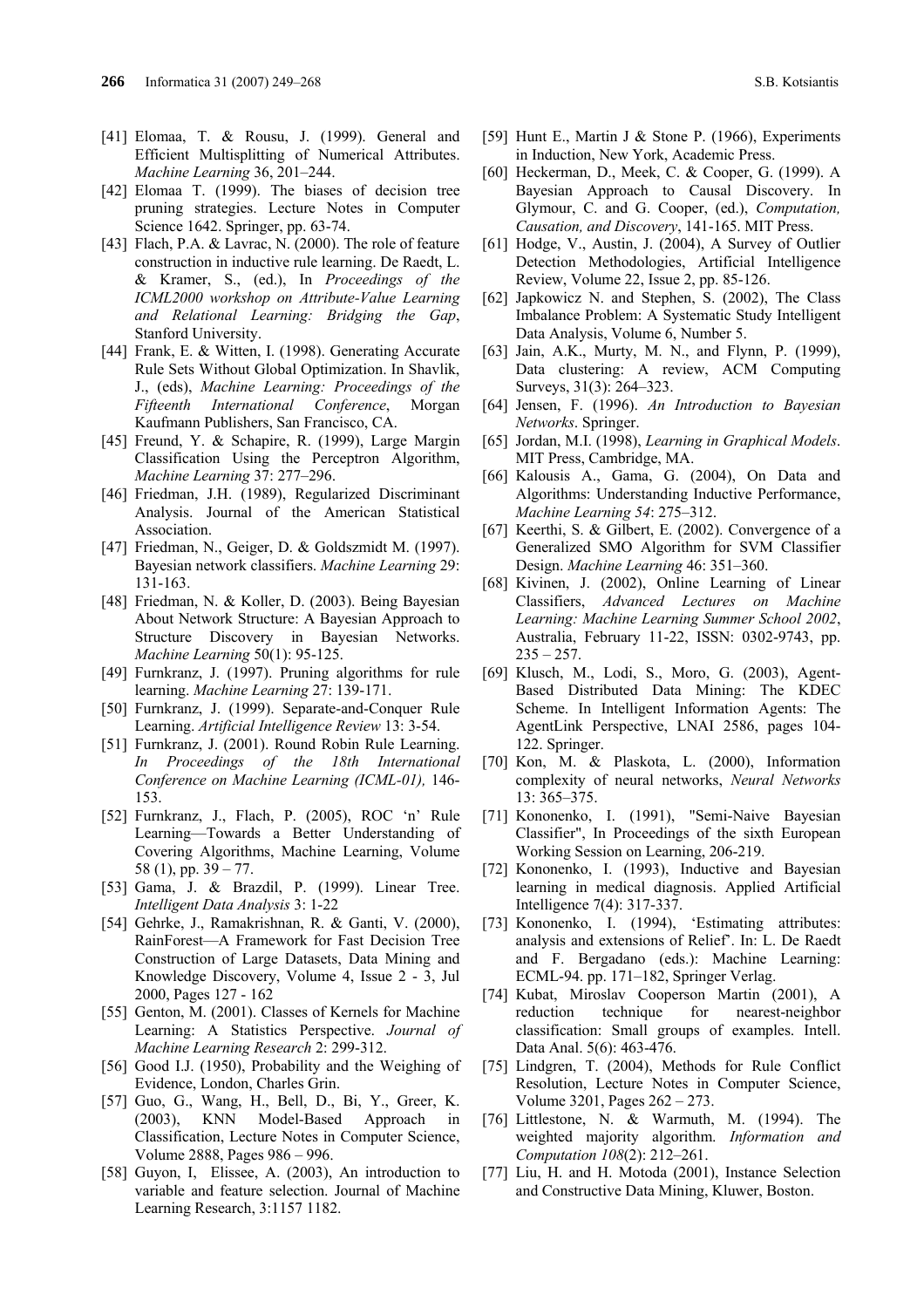- [78] Madden, M. (2003), The Performance of Bayesian Network Classifiers Constructed using Different Techniques, Proceedings of European Conference on Machine Learning, Workshop on Probabilistic Graphical Models for Classification, pp. 59-70.
- [79] Markovitch S. & Rosenstein D. (2002), Feature Generation Using General Construction Functions, *Machine Learning* 49: 59-98.
- [80] McSherry, D. (1999). Strategic induction of decision trees. Knowledge-Based Systems, 12(5- 6):269-275.
- [81] Michalski, R. S., Chilausky, R. L. (1980), Learning by being told and learning from examples: an experimental comparison of the two methods of knowledge acquisition in the context of developing and expert system for soybean disease diagnosis. Policy Analysis and Information Systems, 4(2)..
- [82] Mika, S., Rätsch, G., Weston, J., Schölkopf, B. and Müller, K.-R. (1999), Fisher discriminant analysis with kernels. In Y.-H. Hu, J. Larsen, E. Wilson, and S. Douglas, editors, Neural Networks for Signal Processing IX, pages 41-48. IEEE.
- [83] Mitchell, T. (1997). *Machine Learning.* McGraw Hill.
- [84] Murthy, (1998), Automatic Construction of Decision Trees from Data: A Multi-Disciplinary Survey, *Data Mining and Knowledge Discovery* 2: 345–389.
- [85] Nadeau, C. and Bengio, Y. (2003), Inference for the generalization error. In Machine Learning 52:239– 281.
- [86] Neocleous, C. & Schizas, C., (2002), Artificial Neural Network Learning: A Comparative Review, LNAI 2308, pp. 300–313, Springer-Verlag Berlin Heidelberg.
- [87] Nilsson, N.J. (1965). Learning machines. New York: McGraw-Hill.
- [88] Olcay Taner Yıldız, Onur Dikmen (2007), Parallel univariate decision trees, Pattern Recognition Letters, Volume 28 , Issue 7 (May 2007), Pages: 825-832.
- [89] Okamoto, S., Yugami, N. (2003), Effects of domain characteristics on instance-based learning algorithms. Theoretical Computer Science 298, 207-233.
- [90] Parekh, R., and Yang, J., and Honavar, V. (2000), Constructive Neural Network Learning Algorithms for Pattern Classification. IEEE Transactions on Neural Networks. 11(2), pp. 436-451.
- [91] Platt, J. (1999). Using sparseness and analytic QP to speed training of support vector machines. In Kearns, M., Solla, S. & Cohn, D. (ed.), *Advances in neural information processing systems*. MIT Press.
- [92] Quinlan, J.R. (1979), "Discovering rules by induction from large collections of examples", D. Michie ed., Expert Systems in the Microelectronic age, pp. 168-201.
- [93] Quinlan, J.R. (1993). C4.5: Programs for machine learning. Morgan Kaufmann, San Francisco
- [94] Rastogi, R. & Shim, K. (2000). PUBLIC: A Decision Tree Classifier that Integrates Building

and Pruning. *Data Mining and Knowledge Discovery* 4: 315–344.

- [95] Reinartz T. (2002), A Unifying View on Instance Selection, Data Mining and Knowledge Discovery, 6, 191–210, Kluwer Academic Publishers.
- [96] Robert, J., Howlett L.C.J. (2001), Radial Basis Function Networks 2: New Advances in Design.
- [97] Rosenblatt, F., (1962), Principles of Neurodynamics. Spartan, New York
- [98] Roy, A. (2000), On connectionism, rule extraction, and brain-like learning. IEEE Transactions on Fuzzy Systems, 8(2): 222-227.
- [99] Ruggieri, S. (2001). Efficient C4.5. *IEEE Transactions on Knowledge and Data Engineering* 14 (2): 438-444.
- [100] Rumelhart, D. E., Hinton, G. E., Williams, R. J. (1986), Learning internal representations by error propagation. In: Rumelhart D E, McClelland J L et al. (eds.) Parallel Distributed Processing: Explorations in the Microstructure of Cognition. MIT Press, Cambridge, MA, Vol. 1, pp. 318-362.
- [101] Saad, D. (1998). *Online learning in neural networks.* London: Cambridge University Press.
- [102] Sanchez, J., Barandela, R., Ferri, F. (2002), On Filtering the Training Prototypes in Nearest Neighbour Classification, Lecture Notes in Computer Science, Volume 2504, Pages 239 - 248
- [103] Scholkopf, C., Burges, J. C. & Smola, A. J. (1999). *Advances in Kernel Methods*. MIT Press.
- [104] Setiono R. and Loew, W. K. (2000), FERNN: An algorithm for fast extraction of rules from neural networks, Applied Intelligence 12, 15-25.
- [105] Siddique, M. N. H. and Tokhi, M. O. (2001), Training Neural Networks: Backpropagation vs. Genetic Algorithms, IEEE International Joint Conference on Neural Networks, Vol. 4, pp. 2673– 2678.
- [106] Smyth, P, Goodman, R., M. (1990), Rule induction using information theory, In G. Piatetsky Shapiro and W. Frawley (eds), Knowledge Discovery in Databases, MIT Press.
- [107] Tjen-Sien, L., Wei-Yin, L., Yu-Shan, S. (2000). A Comparison of Prediction Accuracy, Complexity, and Training Time of Thirty-Three Old and New Classification Algorithms. *Machine Learning* 40: 203–228.
- [108] Utgoff, P., Berkman, N., Clouse, J. (1997), Decision Tree Induction Based on Efficient Tree Restructuring, Machine Learning, Volume 29, Issue 1, Pages: 5 – 44.
- [109] Vapnik, V. (1995), The Nature of Statistical Learning Theory}. Springer Verlag.
- [110] Veropoulos, K., Campbell, C. & Cristianini, N. (1999). Controlling the Sensitivity of Support Vector Machines. *In Proceedings of the International Joint Conference on Artificial Intelligence (IJCAI99)*.
- [111] Villada, R. & Drissi, Y. (2002). A Perspective View and Survey of Meta-Learning. *Artificial Intelligence Review* 18: 77–95.